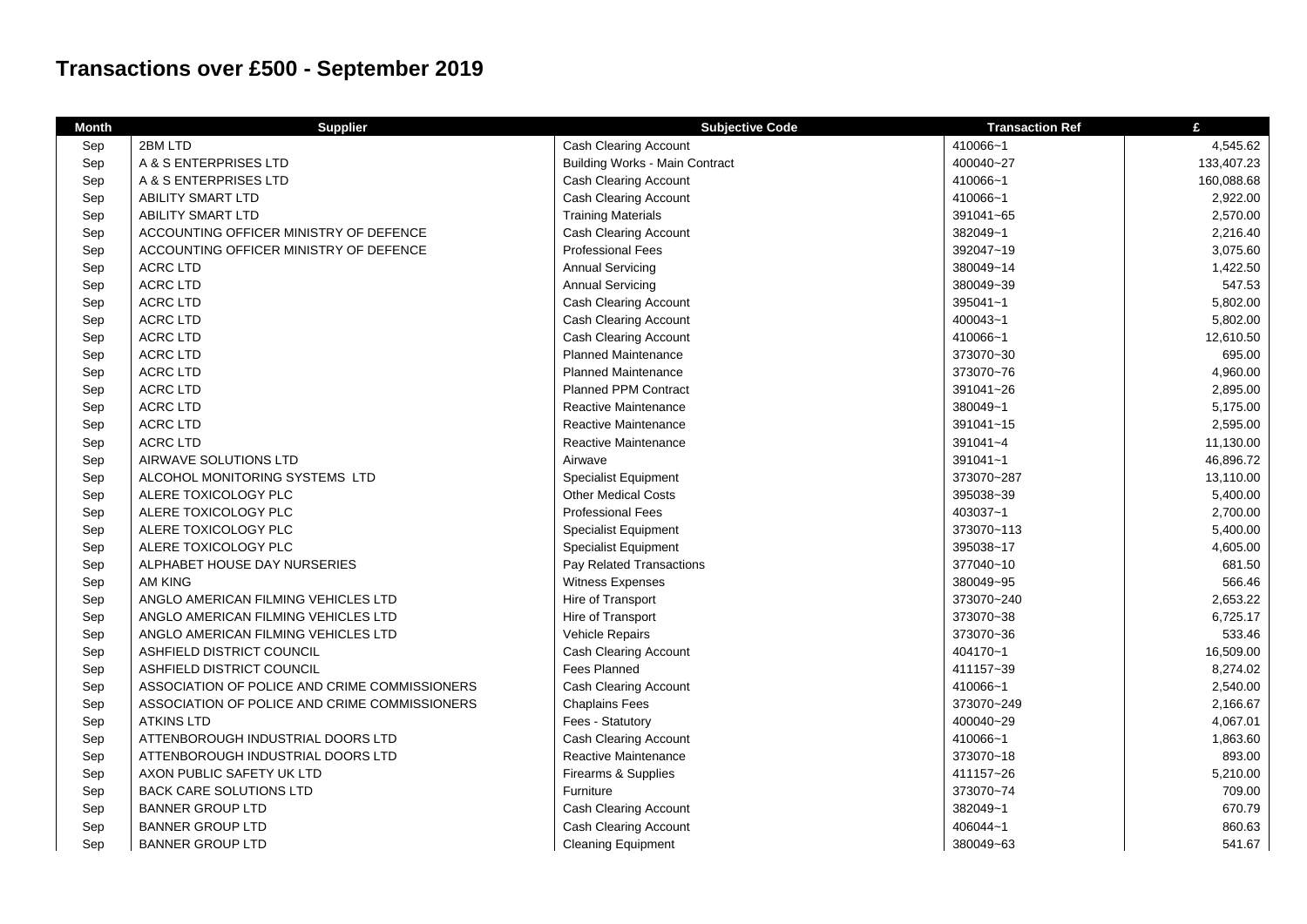| <b>Supplier</b><br><b>BANNER GROUP LTD</b><br>Stationery & Office Consumables<br>380049~83<br>Sep<br>BATES WELLS & BRAITHWAITE LONDON LLP<br><b>Professional Fees</b><br>392047~11<br>Sep<br>Publicity<br>373070~66<br>Sep<br><b>BETTER TIMES LTD</b><br><b>BETTER TIMES LTD</b><br>Publicity<br>404167~8<br>Sep<br><b>Short Term Provisions</b><br>Sep<br><b>BHATT MURPHY SOLICITORS</b><br>388049~66<br><b>BIFFA WASTE SERVICES</b><br>Waste Disposal<br>373070~147<br>Sep<br>Stationery & Office Consumables<br>373070~65<br>Sep<br><b>BIOTECTS LTD</b><br><b>BLACKBAG TECHNOLOGIES INC</b><br><b>Cash Clearing Account</b><br>404054~3<br>Sep<br>Sep<br><b>Cash Clearing Account</b><br>395041~1<br><b>BMW GROUP</b><br><b>BMW GROUP</b><br><b>Cash Clearing Account</b><br>400043~1<br>Sep<br>Sep<br><b>BMW GROUP</b><br><b>Cash Clearing Account</b><br>410066~1<br>Sep<br><b>BMW GROUP</b><br><b>Vehicle Purchases</b><br>373070~291<br>Sep<br><b>BNP PARIBAS REAL ESTATE</b><br><b>Property Related</b><br>404053~33<br>Sep<br><b>BNP PARIBAS REAL ESTATE</b><br>Rent<br>373070~239<br>Rent<br>Sep<br>386042~24<br><b>BNP PARIBAS REAL ESTATE</b><br><b>BRITISH GAS BUSINESS</b><br>Electricity<br>373070~172<br>Sep<br>Sep<br><b>BRITISH TELECOMMUNICATIONS PLC</b><br>Airwave<br>404053~1 |            |
|-----------------------------------------------------------------------------------------------------------------------------------------------------------------------------------------------------------------------------------------------------------------------------------------------------------------------------------------------------------------------------------------------------------------------------------------------------------------------------------------------------------------------------------------------------------------------------------------------------------------------------------------------------------------------------------------------------------------------------------------------------------------------------------------------------------------------------------------------------------------------------------------------------------------------------------------------------------------------------------------------------------------------------------------------------------------------------------------------------------------------------------------------------------------------------------------------------------------------------------------------------------------------------------------------------|------------|
|                                                                                                                                                                                                                                                                                                                                                                                                                                                                                                                                                                                                                                                                                                                                                                                                                                                                                                                                                                                                                                                                                                                                                                                                                                                                                                     | 760.05     |
|                                                                                                                                                                                                                                                                                                                                                                                                                                                                                                                                                                                                                                                                                                                                                                                                                                                                                                                                                                                                                                                                                                                                                                                                                                                                                                     | 7,950.00   |
|                                                                                                                                                                                                                                                                                                                                                                                                                                                                                                                                                                                                                                                                                                                                                                                                                                                                                                                                                                                                                                                                                                                                                                                                                                                                                                     | 15,704.00  |
|                                                                                                                                                                                                                                                                                                                                                                                                                                                                                                                                                                                                                                                                                                                                                                                                                                                                                                                                                                                                                                                                                                                                                                                                                                                                                                     | 4,427.50   |
|                                                                                                                                                                                                                                                                                                                                                                                                                                                                                                                                                                                                                                                                                                                                                                                                                                                                                                                                                                                                                                                                                                                                                                                                                                                                                                     | 157,861.02 |
|                                                                                                                                                                                                                                                                                                                                                                                                                                                                                                                                                                                                                                                                                                                                                                                                                                                                                                                                                                                                                                                                                                                                                                                                                                                                                                     | 677.04     |
|                                                                                                                                                                                                                                                                                                                                                                                                                                                                                                                                                                                                                                                                                                                                                                                                                                                                                                                                                                                                                                                                                                                                                                                                                                                                                                     | 1,625.00   |
|                                                                                                                                                                                                                                                                                                                                                                                                                                                                                                                                                                                                                                                                                                                                                                                                                                                                                                                                                                                                                                                                                                                                                                                                                                                                                                     | 790.00     |
|                                                                                                                                                                                                                                                                                                                                                                                                                                                                                                                                                                                                                                                                                                                                                                                                                                                                                                                                                                                                                                                                                                                                                                                                                                                                                                     | 771.74     |
|                                                                                                                                                                                                                                                                                                                                                                                                                                                                                                                                                                                                                                                                                                                                                                                                                                                                                                                                                                                                                                                                                                                                                                                                                                                                                                     | 771.74     |
|                                                                                                                                                                                                                                                                                                                                                                                                                                                                                                                                                                                                                                                                                                                                                                                                                                                                                                                                                                                                                                                                                                                                                                                                                                                                                                     | 771.74     |
|                                                                                                                                                                                                                                                                                                                                                                                                                                                                                                                                                                                                                                                                                                                                                                                                                                                                                                                                                                                                                                                                                                                                                                                                                                                                                                     | 22,637.66  |
|                                                                                                                                                                                                                                                                                                                                                                                                                                                                                                                                                                                                                                                                                                                                                                                                                                                                                                                                                                                                                                                                                                                                                                                                                                                                                                     | 18,097.90  |
|                                                                                                                                                                                                                                                                                                                                                                                                                                                                                                                                                                                                                                                                                                                                                                                                                                                                                                                                                                                                                                                                                                                                                                                                                                                                                                     | 3,547.40   |
|                                                                                                                                                                                                                                                                                                                                                                                                                                                                                                                                                                                                                                                                                                                                                                                                                                                                                                                                                                                                                                                                                                                                                                                                                                                                                                     | 3,547.40   |
|                                                                                                                                                                                                                                                                                                                                                                                                                                                                                                                                                                                                                                                                                                                                                                                                                                                                                                                                                                                                                                                                                                                                                                                                                                                                                                     | 2,048.02   |
|                                                                                                                                                                                                                                                                                                                                                                                                                                                                                                                                                                                                                                                                                                                                                                                                                                                                                                                                                                                                                                                                                                                                                                                                                                                                                                     | 862.44     |
| BRITISH TELECOMMUNICATIONS PLC<br>Fixed Telephone Call Charges & Line Rent<br>373070~305<br>Sep                                                                                                                                                                                                                                                                                                                                                                                                                                                                                                                                                                                                                                                                                                                                                                                                                                                                                                                                                                                                                                                                                                                                                                                                     | 890.11     |
| Sep<br><b>BRITISHBINS LTD</b><br><b>Specialist Equipment</b><br>373070~309                                                                                                                                                                                                                                                                                                                                                                                                                                                                                                                                                                                                                                                                                                                                                                                                                                                                                                                                                                                                                                                                                                                                                                                                                          | 684.10     |
| Sep<br><b>BROOK STREET (UK) LTD</b><br>Agency / Temp Staff<br>373070~215                                                                                                                                                                                                                                                                                                                                                                                                                                                                                                                                                                                                                                                                                                                                                                                                                                                                                                                                                                                                                                                                                                                                                                                                                            | 1,222.23   |
| Agency / Temp Staff<br>380049~86<br>Sep<br><b>BROOK STREET (UK) LTD</b>                                                                                                                                                                                                                                                                                                                                                                                                                                                                                                                                                                                                                                                                                                                                                                                                                                                                                                                                                                                                                                                                                                                                                                                                                             | 700.08     |
| Sep<br><b>BROOK STREET (UK) LTD</b><br>Agency / Temp Staff<br>391041~50                                                                                                                                                                                                                                                                                                                                                                                                                                                                                                                                                                                                                                                                                                                                                                                                                                                                                                                                                                                                                                                                                                                                                                                                                             | 586.71     |
| Sep<br>Agency / Temp Staff<br>395038~36<br><b>BROOK STREET (UK) LTD</b>                                                                                                                                                                                                                                                                                                                                                                                                                                                                                                                                                                                                                                                                                                                                                                                                                                                                                                                                                                                                                                                                                                                                                                                                                             | 1,031.58   |
| Sep<br><b>BROOK STREET (UK) LTD</b><br>Cash Clearing Account<br>382049~1                                                                                                                                                                                                                                                                                                                                                                                                                                                                                                                                                                                                                                                                                                                                                                                                                                                                                                                                                                                                                                                                                                                                                                                                                            | 1,558.60   |
| Sep<br>Cash Clearing Account<br>410066~1<br><b>BROOK STREET (UK) LTD</b>                                                                                                                                                                                                                                                                                                                                                                                                                                                                                                                                                                                                                                                                                                                                                                                                                                                                                                                                                                                                                                                                                                                                                                                                                            | 2,048.76   |
| Sep<br><b>BROXTOWE BOROUGH COUNCIL</b><br><b>Business rates</b><br>404158~7                                                                                                                                                                                                                                                                                                                                                                                                                                                                                                                                                                                                                                                                                                                                                                                                                                                                                                                                                                                                                                                                                                                                                                                                                         | 3,237.59   |
| 392050~1<br>Sep<br><b>BROXTOWE BOROUGH COUNCIL</b><br>Cash Clearing Account                                                                                                                                                                                                                                                                                                                                                                                                                                                                                                                                                                                                                                                                                                                                                                                                                                                                                                                                                                                                                                                                                                                                                                                                                         | 706.00     |
| 411159~1<br>Sep<br><b>BROXTOWE BOROUGH COUNCIL</b><br><b>Cash Clearing Account</b>                                                                                                                                                                                                                                                                                                                                                                                                                                                                                                                                                                                                                                                                                                                                                                                                                                                                                                                                                                                                                                                                                                                                                                                                                  | 1,999.57   |
| CAPITA BUSINESS SERVICES LTD<br><b>Hotel Accommodation</b><br>373070~20<br>Sep                                                                                                                                                                                                                                                                                                                                                                                                                                                                                                                                                                                                                                                                                                                                                                                                                                                                                                                                                                                                                                                                                                                                                                                                                      | 1,045.49   |
| 410066~1<br>Sep<br>CDW LTD<br>Cash Clearing Account                                                                                                                                                                                                                                                                                                                                                                                                                                                                                                                                                                                                                                                                                                                                                                                                                                                                                                                                                                                                                                                                                                                                                                                                                                                 | 1,187.82   |
| Other IT Costs<br>Sep<br>CDW LTD<br>373070~114                                                                                                                                                                                                                                                                                                                                                                                                                                                                                                                                                                                                                                                                                                                                                                                                                                                                                                                                                                                                                                                                                                                                                                                                                                                      | 989.85     |
| <b>Annual Servicing</b><br>373070~121<br>Sep<br>CENTURY FIRE AND SECURITY LTD                                                                                                                                                                                                                                                                                                                                                                                                                                                                                                                                                                                                                                                                                                                                                                                                                                                                                                                                                                                                                                                                                                                                                                                                                       | 6,277.50   |
| <b>Diesel</b><br>Sep<br><b>CERTAS ENERGY UK LTD</b><br>380049~6                                                                                                                                                                                                                                                                                                                                                                                                                                                                                                                                                                                                                                                                                                                                                                                                                                                                                                                                                                                                                                                                                                                                                                                                                                     | 10,305.00  |
| <b>Diesel</b><br>386042~17<br>Sep<br><b>CERTAS ENERGY UK LTD</b>                                                                                                                                                                                                                                                                                                                                                                                                                                                                                                                                                                                                                                                                                                                                                                                                                                                                                                                                                                                                                                                                                                                                                                                                                                    | 12,366.00  |
| <b>Diesel</b><br>Sep<br><b>CERTAS ENERGY UK LTD</b><br>388049~39                                                                                                                                                                                                                                                                                                                                                                                                                                                                                                                                                                                                                                                                                                                                                                                                                                                                                                                                                                                                                                                                                                                                                                                                                                    | 30,495.00  |
| Diesel<br>404053~13<br>Sep<br><b>CERTAS ENERGY UK LTD</b>                                                                                                                                                                                                                                                                                                                                                                                                                                                                                                                                                                                                                                                                                                                                                                                                                                                                                                                                                                                                                                                                                                                                                                                                                                           | 15,552.00  |
| Sep<br>CHARLES FELLOWS SUPPLIES LTD<br>Detained Persons - Clothing<br>373070~203                                                                                                                                                                                                                                                                                                                                                                                                                                                                                                                                                                                                                                                                                                                                                                                                                                                                                                                                                                                                                                                                                                                                                                                                                    | 1,790.60   |
| 380049~11<br>Sep<br><b>CHARLES FELLOWS SUPPLIES LTD</b><br><b>Specialist Equipment</b>                                                                                                                                                                                                                                                                                                                                                                                                                                                                                                                                                                                                                                                                                                                                                                                                                                                                                                                                                                                                                                                                                                                                                                                                              | 2,523.60   |
| <b>External Training Courses</b><br>Sep<br>CHARTERED INSTITUE OF PROCUREMENT AND SUPPLY<br>400040~12                                                                                                                                                                                                                                                                                                                                                                                                                                                                                                                                                                                                                                                                                                                                                                                                                                                                                                                                                                                                                                                                                                                                                                                                | 800.00     |
| <b>Professional Fees</b><br>Sep<br>CHERRON INKO-TARIAH TA THE POWER OF STAFF NETWORKS<br>373070~48                                                                                                                                                                                                                                                                                                                                                                                                                                                                                                                                                                                                                                                                                                                                                                                                                                                                                                                                                                                                                                                                                                                                                                                                  | 750.00     |
| Sep<br>CHILDCARE EAST MIDLANDS LLP<br>Pay Related Transactions<br>400040~17                                                                                                                                                                                                                                                                                                                                                                                                                                                                                                                                                                                                                                                                                                                                                                                                                                                                                                                                                                                                                                                                                                                                                                                                                         | 1,670.00   |
| <b>CINTRA LTD</b><br>380049~94<br>Sep<br>Interpreters Fees & Translators Fees                                                                                                                                                                                                                                                                                                                                                                                                                                                                                                                                                                                                                                                                                                                                                                                                                                                                                                                                                                                                                                                                                                                                                                                                                       | 22,297.85  |
| <b>CINTRA LTD</b><br>382046~29<br>Sep<br>Interpreters Fees & Translators Fees                                                                                                                                                                                                                                                                                                                                                                                                                                                                                                                                                                                                                                                                                                                                                                                                                                                                                                                                                                                                                                                                                                                                                                                                                       | 1,290.00   |
| <b>CJR MIDLANDS LTD</b><br>388049~50<br>Sep<br>Fees - Statutory                                                                                                                                                                                                                                                                                                                                                                                                                                                                                                                                                                                                                                                                                                                                                                                                                                                                                                                                                                                                                                                                                                                                                                                                                                     | 500.00     |
| CLEARTONE TELECOMS LTD<br>Sep<br>Hardware - purchase<br>411157~48                                                                                                                                                                                                                                                                                                                                                                                                                                                                                                                                                                                                                                                                                                                                                                                                                                                                                                                                                                                                                                                                                                                                                                                                                                   | 27,988.00  |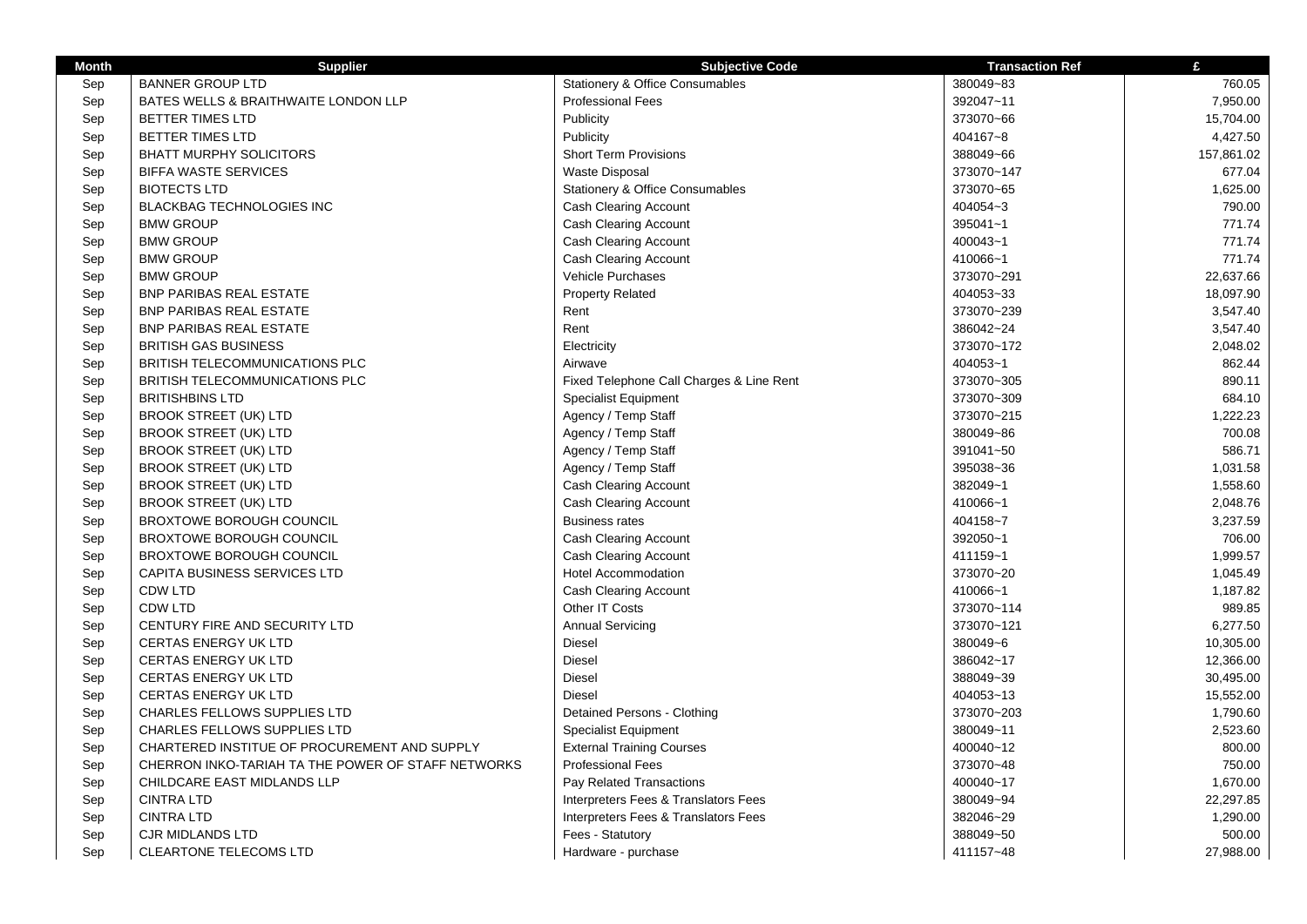| <b>COLLEGE GARTH LTD</b><br>Police Dogs - Feed/kennelling/vets<br>380049~2<br>3,177.84<br>Sep<br><b>COLLEGE OF POLICING</b><br><b>External Assessment Centres</b><br>391041~53<br>9,983.11<br>Sep<br><b>External Training Courses</b><br>1,427.00<br>Sep<br><b>COLLEGE OF POLICING</b><br>373070~307<br><b>COLLEGE OF POLICING</b><br>373070~9<br>26,134.50<br>Sep<br><b>External Training Courses</b><br>CONNELL ASSOCIATES SOLICITORS<br><b>Short Term Provisions</b><br>377040~13<br>5,180.00<br>Sep<br>CONQUER PEST CONTROL LTD<br>Pest Control<br>404053~4<br>1,704.00<br>Sep<br>35,041.66<br>Sep<br><b>COONEEN AT WORK LTD</b><br>Clothing & Uniforms<br>373070~195<br>CRAIGARD (SHERWOOD PARK) LTD<br>Cash Clearing Account<br>410066~1<br>21,712.50<br>Sep<br>Sep<br>CRAIGARD (SHERWOOD PARK) LTD<br>Rent<br>388049~88<br>18,093.75<br>Rent<br>400029~5<br>Sep<br>CRAIGARD (SHERWOOD PARK) LTD<br>18,093.75<br>395038~2<br>Sep<br>CROWN PET FOODS LTD<br>Police Dogs - Feed/kennelling/vets<br>804.53<br>386042~53<br>708.62<br>Sep<br>CSA CLIENT FUNDS ACCOUNT<br>Pay Related Transactions<br><b>CVL SYSTEMS LTD</b><br><b>Annual Servicing</b><br>382046~17<br>10,691.85<br>Sep<br><b>Annual Servicing</b><br>2,672.96<br>Sep<br><b>CVL SYSTEMS LTD</b><br>406041~11<br>Sep<br><b>CVL SYSTEMS LTD</b><br><b>Planned Maintenance</b><br>373070~76<br>1,695.00<br>Planned Maintenance<br><b>CVL SYSTEMS LTD</b><br>382046~13<br>8,803.91<br>Sep<br>Sep<br><b>CVL SYSTEMS LTD</b><br><b>Planned Maintenance</b><br>382046~31<br>1,325.00<br><b>Planned PPM Contract</b><br>3,675.00<br><b>CVL SYSTEMS LTD</b><br>392047~35<br>Sep<br>762.00<br>Sep<br><b>CVL SYSTEMS LTD</b><br>Reactive Maintenance<br>373070~21<br>654.50<br>Sep<br><b>CVL SYSTEMS LTD</b><br>Reactive Maintenance<br>392047~47<br><b>CVL SYSTEMS LTD</b><br>Reactive Maintenance<br>392047~7<br>1,050.00<br>Sep<br><b>CYCLESCHEME LTD</b><br>389056~6<br>2,958.33<br>Sep<br>Salary Deductions - Cycle to Work Scheme<br>Sep<br><b>D.TEC INTERNATIONAL LTD</b><br>Forensic Analysis<br>395038~14<br>1,625.00<br>DACOLL GROUP LTD<br>404053~24<br>11,305.40<br>Sep<br>Software - upgrade / development<br>Sep<br>DEPARTMENT FOR WORK AND PENSIONS<br><b>Short Term Provisions</b><br>373070~183<br>688.00<br><b>Planned PPM Contract</b><br>373070~100<br>1,520.59<br>DFP SERVICES LTD<br>Sep<br>Sep<br>DFP SERVICES LTD<br><b>Planned PPM Contract</b><br>377040~6<br>2,351.00<br><b>Planned PPM Contract</b><br>904.63<br>Sep<br>DFP SERVICES LTD<br>388049~36<br>DFP SERVICES LTD<br><b>Planned PPM Contract</b><br>391041~45<br>1,255.10<br>Sep<br>585.00<br>Sep<br><b>DKN DECORATORS LTD</b><br><b>Building Works - Other</b><br>373070~233<br>Sep<br>DPM CONSULTANTS<br>Legal Costs<br>388049~29<br>3,439.60<br>DR P WILLIAMS<br><b>Professional Fees</b><br>373070~295<br>900.00<br>Sep<br>Sep<br>DRAGONFLIES DAY NURSERY<br>Pay Related Transactions<br>377040~10<br>500.00<br>Planned Maintenance<br>2,975.00<br><b>DRAINSCAN</b><br>382046~3<br>Sep<br>Hire of Rooms/Premises<br>373070~85<br>1,200.00<br>Sep<br><b>EAST MIDLANDS RFCA</b><br>Sep<br>EDF ENERGY CUSTOMERS LTD<br>373070~170<br>3,013.04<br>Electricity<br>EDF ENERGY CUSTOMERS LTD<br>Electricity<br>373070~232<br>1,079.21<br>Sep<br>Sep<br>EDF ENERGY CUSTOMERS LTD<br>Electricity<br>373070~79<br>73,502.62<br>EDF ENERGY CUSTOMERS LTD<br>Electricity<br>400029~1<br>14,268.43<br>Sep<br>Hire of Transport<br>373070~38<br>1,025.88<br>Sep<br>ENTERPRISE RENT-A-CAR (UK) LTD<br>Hire of Transport<br>395038~9<br>3,560.76<br>Sep<br>ENTERPRISE RENT-A-CAR (UK) LTD<br><b>Other Operational Expenses</b><br>404167~12<br>525.00<br>Sep<br>ENVA ENGLAND LTD<br>ENVIROENERGY (NOTTINGHAM) LTD<br><b>Other Energy Costs</b><br>373070~112<br>823.63<br>Sep<br>Sep<br><b>ENVIRONTEC LTD</b><br>380049~100<br>4,000.00<br>Fees - Other | <b>Month</b> | <b>Supplier</b>           | <b>Subjective Code</b>                   | <b>Transaction Ref</b> | £        |
|----------------------------------------------------------------------------------------------------------------------------------------------------------------------------------------------------------------------------------------------------------------------------------------------------------------------------------------------------------------------------------------------------------------------------------------------------------------------------------------------------------------------------------------------------------------------------------------------------------------------------------------------------------------------------------------------------------------------------------------------------------------------------------------------------------------------------------------------------------------------------------------------------------------------------------------------------------------------------------------------------------------------------------------------------------------------------------------------------------------------------------------------------------------------------------------------------------------------------------------------------------------------------------------------------------------------------------------------------------------------------------------------------------------------------------------------------------------------------------------------------------------------------------------------------------------------------------------------------------------------------------------------------------------------------------------------------------------------------------------------------------------------------------------------------------------------------------------------------------------------------------------------------------------------------------------------------------------------------------------------------------------------------------------------------------------------------------------------------------------------------------------------------------------------------------------------------------------------------------------------------------------------------------------------------------------------------------------------------------------------------------------------------------------------------------------------------------------------------------------------------------------------------------------------------------------------------------------------------------------------------------------------------------------------------------------------------------------------------------------------------------------------------------------------------------------------------------------------------------------------------------------------------------------------------------------------------------------------------------------------------------------------------------------------------------------------------------------------------------------------------------------------------------------------------------------------------------------------------------------------------------------------------------------------------------------------------------------------------------------------------------------------------------------------------------------------------------------------------------------------------------------------------------------------------------------------------------------------------------------------------------------------------------------------------------------------------------------------------------------------------------------------------------------------------------------------------------------------------------------------------------------|--------------|---------------------------|------------------------------------------|------------------------|----------|
|                                                                                                                                                                                                                                                                                                                                                                                                                                                                                                                                                                                                                                                                                                                                                                                                                                                                                                                                                                                                                                                                                                                                                                                                                                                                                                                                                                                                                                                                                                                                                                                                                                                                                                                                                                                                                                                                                                                                                                                                                                                                                                                                                                                                                                                                                                                                                                                                                                                                                                                                                                                                                                                                                                                                                                                                                                                                                                                                                                                                                                                                                                                                                                                                                                                                                                                                                                                                                                                                                                                                                                                                                                                                                                                                                                                                                                                                                        |              |                           |                                          |                        |          |
|                                                                                                                                                                                                                                                                                                                                                                                                                                                                                                                                                                                                                                                                                                                                                                                                                                                                                                                                                                                                                                                                                                                                                                                                                                                                                                                                                                                                                                                                                                                                                                                                                                                                                                                                                                                                                                                                                                                                                                                                                                                                                                                                                                                                                                                                                                                                                                                                                                                                                                                                                                                                                                                                                                                                                                                                                                                                                                                                                                                                                                                                                                                                                                                                                                                                                                                                                                                                                                                                                                                                                                                                                                                                                                                                                                                                                                                                                        |              |                           |                                          |                        |          |
|                                                                                                                                                                                                                                                                                                                                                                                                                                                                                                                                                                                                                                                                                                                                                                                                                                                                                                                                                                                                                                                                                                                                                                                                                                                                                                                                                                                                                                                                                                                                                                                                                                                                                                                                                                                                                                                                                                                                                                                                                                                                                                                                                                                                                                                                                                                                                                                                                                                                                                                                                                                                                                                                                                                                                                                                                                                                                                                                                                                                                                                                                                                                                                                                                                                                                                                                                                                                                                                                                                                                                                                                                                                                                                                                                                                                                                                                                        |              |                           |                                          |                        |          |
|                                                                                                                                                                                                                                                                                                                                                                                                                                                                                                                                                                                                                                                                                                                                                                                                                                                                                                                                                                                                                                                                                                                                                                                                                                                                                                                                                                                                                                                                                                                                                                                                                                                                                                                                                                                                                                                                                                                                                                                                                                                                                                                                                                                                                                                                                                                                                                                                                                                                                                                                                                                                                                                                                                                                                                                                                                                                                                                                                                                                                                                                                                                                                                                                                                                                                                                                                                                                                                                                                                                                                                                                                                                                                                                                                                                                                                                                                        |              |                           |                                          |                        |          |
|                                                                                                                                                                                                                                                                                                                                                                                                                                                                                                                                                                                                                                                                                                                                                                                                                                                                                                                                                                                                                                                                                                                                                                                                                                                                                                                                                                                                                                                                                                                                                                                                                                                                                                                                                                                                                                                                                                                                                                                                                                                                                                                                                                                                                                                                                                                                                                                                                                                                                                                                                                                                                                                                                                                                                                                                                                                                                                                                                                                                                                                                                                                                                                                                                                                                                                                                                                                                                                                                                                                                                                                                                                                                                                                                                                                                                                                                                        |              |                           |                                          |                        |          |
|                                                                                                                                                                                                                                                                                                                                                                                                                                                                                                                                                                                                                                                                                                                                                                                                                                                                                                                                                                                                                                                                                                                                                                                                                                                                                                                                                                                                                                                                                                                                                                                                                                                                                                                                                                                                                                                                                                                                                                                                                                                                                                                                                                                                                                                                                                                                                                                                                                                                                                                                                                                                                                                                                                                                                                                                                                                                                                                                                                                                                                                                                                                                                                                                                                                                                                                                                                                                                                                                                                                                                                                                                                                                                                                                                                                                                                                                                        |              |                           |                                          |                        |          |
|                                                                                                                                                                                                                                                                                                                                                                                                                                                                                                                                                                                                                                                                                                                                                                                                                                                                                                                                                                                                                                                                                                                                                                                                                                                                                                                                                                                                                                                                                                                                                                                                                                                                                                                                                                                                                                                                                                                                                                                                                                                                                                                                                                                                                                                                                                                                                                                                                                                                                                                                                                                                                                                                                                                                                                                                                                                                                                                                                                                                                                                                                                                                                                                                                                                                                                                                                                                                                                                                                                                                                                                                                                                                                                                                                                                                                                                                                        |              |                           |                                          |                        |          |
|                                                                                                                                                                                                                                                                                                                                                                                                                                                                                                                                                                                                                                                                                                                                                                                                                                                                                                                                                                                                                                                                                                                                                                                                                                                                                                                                                                                                                                                                                                                                                                                                                                                                                                                                                                                                                                                                                                                                                                                                                                                                                                                                                                                                                                                                                                                                                                                                                                                                                                                                                                                                                                                                                                                                                                                                                                                                                                                                                                                                                                                                                                                                                                                                                                                                                                                                                                                                                                                                                                                                                                                                                                                                                                                                                                                                                                                                                        |              |                           |                                          |                        |          |
|                                                                                                                                                                                                                                                                                                                                                                                                                                                                                                                                                                                                                                                                                                                                                                                                                                                                                                                                                                                                                                                                                                                                                                                                                                                                                                                                                                                                                                                                                                                                                                                                                                                                                                                                                                                                                                                                                                                                                                                                                                                                                                                                                                                                                                                                                                                                                                                                                                                                                                                                                                                                                                                                                                                                                                                                                                                                                                                                                                                                                                                                                                                                                                                                                                                                                                                                                                                                                                                                                                                                                                                                                                                                                                                                                                                                                                                                                        |              |                           |                                          |                        |          |
|                                                                                                                                                                                                                                                                                                                                                                                                                                                                                                                                                                                                                                                                                                                                                                                                                                                                                                                                                                                                                                                                                                                                                                                                                                                                                                                                                                                                                                                                                                                                                                                                                                                                                                                                                                                                                                                                                                                                                                                                                                                                                                                                                                                                                                                                                                                                                                                                                                                                                                                                                                                                                                                                                                                                                                                                                                                                                                                                                                                                                                                                                                                                                                                                                                                                                                                                                                                                                                                                                                                                                                                                                                                                                                                                                                                                                                                                                        |              |                           |                                          |                        |          |
|                                                                                                                                                                                                                                                                                                                                                                                                                                                                                                                                                                                                                                                                                                                                                                                                                                                                                                                                                                                                                                                                                                                                                                                                                                                                                                                                                                                                                                                                                                                                                                                                                                                                                                                                                                                                                                                                                                                                                                                                                                                                                                                                                                                                                                                                                                                                                                                                                                                                                                                                                                                                                                                                                                                                                                                                                                                                                                                                                                                                                                                                                                                                                                                                                                                                                                                                                                                                                                                                                                                                                                                                                                                                                                                                                                                                                                                                                        |              |                           |                                          |                        |          |
|                                                                                                                                                                                                                                                                                                                                                                                                                                                                                                                                                                                                                                                                                                                                                                                                                                                                                                                                                                                                                                                                                                                                                                                                                                                                                                                                                                                                                                                                                                                                                                                                                                                                                                                                                                                                                                                                                                                                                                                                                                                                                                                                                                                                                                                                                                                                                                                                                                                                                                                                                                                                                                                                                                                                                                                                                                                                                                                                                                                                                                                                                                                                                                                                                                                                                                                                                                                                                                                                                                                                                                                                                                                                                                                                                                                                                                                                                        |              |                           |                                          |                        |          |
|                                                                                                                                                                                                                                                                                                                                                                                                                                                                                                                                                                                                                                                                                                                                                                                                                                                                                                                                                                                                                                                                                                                                                                                                                                                                                                                                                                                                                                                                                                                                                                                                                                                                                                                                                                                                                                                                                                                                                                                                                                                                                                                                                                                                                                                                                                                                                                                                                                                                                                                                                                                                                                                                                                                                                                                                                                                                                                                                                                                                                                                                                                                                                                                                                                                                                                                                                                                                                                                                                                                                                                                                                                                                                                                                                                                                                                                                                        |              |                           |                                          |                        |          |
|                                                                                                                                                                                                                                                                                                                                                                                                                                                                                                                                                                                                                                                                                                                                                                                                                                                                                                                                                                                                                                                                                                                                                                                                                                                                                                                                                                                                                                                                                                                                                                                                                                                                                                                                                                                                                                                                                                                                                                                                                                                                                                                                                                                                                                                                                                                                                                                                                                                                                                                                                                                                                                                                                                                                                                                                                                                                                                                                                                                                                                                                                                                                                                                                                                                                                                                                                                                                                                                                                                                                                                                                                                                                                                                                                                                                                                                                                        |              |                           |                                          |                        |          |
|                                                                                                                                                                                                                                                                                                                                                                                                                                                                                                                                                                                                                                                                                                                                                                                                                                                                                                                                                                                                                                                                                                                                                                                                                                                                                                                                                                                                                                                                                                                                                                                                                                                                                                                                                                                                                                                                                                                                                                                                                                                                                                                                                                                                                                                                                                                                                                                                                                                                                                                                                                                                                                                                                                                                                                                                                                                                                                                                                                                                                                                                                                                                                                                                                                                                                                                                                                                                                                                                                                                                                                                                                                                                                                                                                                                                                                                                                        |              |                           |                                          |                        |          |
|                                                                                                                                                                                                                                                                                                                                                                                                                                                                                                                                                                                                                                                                                                                                                                                                                                                                                                                                                                                                                                                                                                                                                                                                                                                                                                                                                                                                                                                                                                                                                                                                                                                                                                                                                                                                                                                                                                                                                                                                                                                                                                                                                                                                                                                                                                                                                                                                                                                                                                                                                                                                                                                                                                                                                                                                                                                                                                                                                                                                                                                                                                                                                                                                                                                                                                                                                                                                                                                                                                                                                                                                                                                                                                                                                                                                                                                                                        |              |                           |                                          |                        |          |
|                                                                                                                                                                                                                                                                                                                                                                                                                                                                                                                                                                                                                                                                                                                                                                                                                                                                                                                                                                                                                                                                                                                                                                                                                                                                                                                                                                                                                                                                                                                                                                                                                                                                                                                                                                                                                                                                                                                                                                                                                                                                                                                                                                                                                                                                                                                                                                                                                                                                                                                                                                                                                                                                                                                                                                                                                                                                                                                                                                                                                                                                                                                                                                                                                                                                                                                                                                                                                                                                                                                                                                                                                                                                                                                                                                                                                                                                                        |              |                           |                                          |                        |          |
|                                                                                                                                                                                                                                                                                                                                                                                                                                                                                                                                                                                                                                                                                                                                                                                                                                                                                                                                                                                                                                                                                                                                                                                                                                                                                                                                                                                                                                                                                                                                                                                                                                                                                                                                                                                                                                                                                                                                                                                                                                                                                                                                                                                                                                                                                                                                                                                                                                                                                                                                                                                                                                                                                                                                                                                                                                                                                                                                                                                                                                                                                                                                                                                                                                                                                                                                                                                                                                                                                                                                                                                                                                                                                                                                                                                                                                                                                        |              |                           |                                          |                        |          |
|                                                                                                                                                                                                                                                                                                                                                                                                                                                                                                                                                                                                                                                                                                                                                                                                                                                                                                                                                                                                                                                                                                                                                                                                                                                                                                                                                                                                                                                                                                                                                                                                                                                                                                                                                                                                                                                                                                                                                                                                                                                                                                                                                                                                                                                                                                                                                                                                                                                                                                                                                                                                                                                                                                                                                                                                                                                                                                                                                                                                                                                                                                                                                                                                                                                                                                                                                                                                                                                                                                                                                                                                                                                                                                                                                                                                                                                                                        |              |                           |                                          |                        |          |
|                                                                                                                                                                                                                                                                                                                                                                                                                                                                                                                                                                                                                                                                                                                                                                                                                                                                                                                                                                                                                                                                                                                                                                                                                                                                                                                                                                                                                                                                                                                                                                                                                                                                                                                                                                                                                                                                                                                                                                                                                                                                                                                                                                                                                                                                                                                                                                                                                                                                                                                                                                                                                                                                                                                                                                                                                                                                                                                                                                                                                                                                                                                                                                                                                                                                                                                                                                                                                                                                                                                                                                                                                                                                                                                                                                                                                                                                                        |              |                           |                                          |                        |          |
|                                                                                                                                                                                                                                                                                                                                                                                                                                                                                                                                                                                                                                                                                                                                                                                                                                                                                                                                                                                                                                                                                                                                                                                                                                                                                                                                                                                                                                                                                                                                                                                                                                                                                                                                                                                                                                                                                                                                                                                                                                                                                                                                                                                                                                                                                                                                                                                                                                                                                                                                                                                                                                                                                                                                                                                                                                                                                                                                                                                                                                                                                                                                                                                                                                                                                                                                                                                                                                                                                                                                                                                                                                                                                                                                                                                                                                                                                        |              |                           |                                          |                        |          |
|                                                                                                                                                                                                                                                                                                                                                                                                                                                                                                                                                                                                                                                                                                                                                                                                                                                                                                                                                                                                                                                                                                                                                                                                                                                                                                                                                                                                                                                                                                                                                                                                                                                                                                                                                                                                                                                                                                                                                                                                                                                                                                                                                                                                                                                                                                                                                                                                                                                                                                                                                                                                                                                                                                                                                                                                                                                                                                                                                                                                                                                                                                                                                                                                                                                                                                                                                                                                                                                                                                                                                                                                                                                                                                                                                                                                                                                                                        |              |                           |                                          |                        |          |
|                                                                                                                                                                                                                                                                                                                                                                                                                                                                                                                                                                                                                                                                                                                                                                                                                                                                                                                                                                                                                                                                                                                                                                                                                                                                                                                                                                                                                                                                                                                                                                                                                                                                                                                                                                                                                                                                                                                                                                                                                                                                                                                                                                                                                                                                                                                                                                                                                                                                                                                                                                                                                                                                                                                                                                                                                                                                                                                                                                                                                                                                                                                                                                                                                                                                                                                                                                                                                                                                                                                                                                                                                                                                                                                                                                                                                                                                                        |              |                           |                                          |                        |          |
|                                                                                                                                                                                                                                                                                                                                                                                                                                                                                                                                                                                                                                                                                                                                                                                                                                                                                                                                                                                                                                                                                                                                                                                                                                                                                                                                                                                                                                                                                                                                                                                                                                                                                                                                                                                                                                                                                                                                                                                                                                                                                                                                                                                                                                                                                                                                                                                                                                                                                                                                                                                                                                                                                                                                                                                                                                                                                                                                                                                                                                                                                                                                                                                                                                                                                                                                                                                                                                                                                                                                                                                                                                                                                                                                                                                                                                                                                        |              |                           |                                          |                        |          |
|                                                                                                                                                                                                                                                                                                                                                                                                                                                                                                                                                                                                                                                                                                                                                                                                                                                                                                                                                                                                                                                                                                                                                                                                                                                                                                                                                                                                                                                                                                                                                                                                                                                                                                                                                                                                                                                                                                                                                                                                                                                                                                                                                                                                                                                                                                                                                                                                                                                                                                                                                                                                                                                                                                                                                                                                                                                                                                                                                                                                                                                                                                                                                                                                                                                                                                                                                                                                                                                                                                                                                                                                                                                                                                                                                                                                                                                                                        |              |                           |                                          |                        |          |
|                                                                                                                                                                                                                                                                                                                                                                                                                                                                                                                                                                                                                                                                                                                                                                                                                                                                                                                                                                                                                                                                                                                                                                                                                                                                                                                                                                                                                                                                                                                                                                                                                                                                                                                                                                                                                                                                                                                                                                                                                                                                                                                                                                                                                                                                                                                                                                                                                                                                                                                                                                                                                                                                                                                                                                                                                                                                                                                                                                                                                                                                                                                                                                                                                                                                                                                                                                                                                                                                                                                                                                                                                                                                                                                                                                                                                                                                                        |              |                           |                                          |                        |          |
|                                                                                                                                                                                                                                                                                                                                                                                                                                                                                                                                                                                                                                                                                                                                                                                                                                                                                                                                                                                                                                                                                                                                                                                                                                                                                                                                                                                                                                                                                                                                                                                                                                                                                                                                                                                                                                                                                                                                                                                                                                                                                                                                                                                                                                                                                                                                                                                                                                                                                                                                                                                                                                                                                                                                                                                                                                                                                                                                                                                                                                                                                                                                                                                                                                                                                                                                                                                                                                                                                                                                                                                                                                                                                                                                                                                                                                                                                        |              |                           |                                          |                        |          |
|                                                                                                                                                                                                                                                                                                                                                                                                                                                                                                                                                                                                                                                                                                                                                                                                                                                                                                                                                                                                                                                                                                                                                                                                                                                                                                                                                                                                                                                                                                                                                                                                                                                                                                                                                                                                                                                                                                                                                                                                                                                                                                                                                                                                                                                                                                                                                                                                                                                                                                                                                                                                                                                                                                                                                                                                                                                                                                                                                                                                                                                                                                                                                                                                                                                                                                                                                                                                                                                                                                                                                                                                                                                                                                                                                                                                                                                                                        |              |                           |                                          |                        |          |
|                                                                                                                                                                                                                                                                                                                                                                                                                                                                                                                                                                                                                                                                                                                                                                                                                                                                                                                                                                                                                                                                                                                                                                                                                                                                                                                                                                                                                                                                                                                                                                                                                                                                                                                                                                                                                                                                                                                                                                                                                                                                                                                                                                                                                                                                                                                                                                                                                                                                                                                                                                                                                                                                                                                                                                                                                                                                                                                                                                                                                                                                                                                                                                                                                                                                                                                                                                                                                                                                                                                                                                                                                                                                                                                                                                                                                                                                                        |              |                           |                                          |                        |          |
|                                                                                                                                                                                                                                                                                                                                                                                                                                                                                                                                                                                                                                                                                                                                                                                                                                                                                                                                                                                                                                                                                                                                                                                                                                                                                                                                                                                                                                                                                                                                                                                                                                                                                                                                                                                                                                                                                                                                                                                                                                                                                                                                                                                                                                                                                                                                                                                                                                                                                                                                                                                                                                                                                                                                                                                                                                                                                                                                                                                                                                                                                                                                                                                                                                                                                                                                                                                                                                                                                                                                                                                                                                                                                                                                                                                                                                                                                        |              |                           |                                          |                        |          |
|                                                                                                                                                                                                                                                                                                                                                                                                                                                                                                                                                                                                                                                                                                                                                                                                                                                                                                                                                                                                                                                                                                                                                                                                                                                                                                                                                                                                                                                                                                                                                                                                                                                                                                                                                                                                                                                                                                                                                                                                                                                                                                                                                                                                                                                                                                                                                                                                                                                                                                                                                                                                                                                                                                                                                                                                                                                                                                                                                                                                                                                                                                                                                                                                                                                                                                                                                                                                                                                                                                                                                                                                                                                                                                                                                                                                                                                                                        |              |                           |                                          |                        |          |
|                                                                                                                                                                                                                                                                                                                                                                                                                                                                                                                                                                                                                                                                                                                                                                                                                                                                                                                                                                                                                                                                                                                                                                                                                                                                                                                                                                                                                                                                                                                                                                                                                                                                                                                                                                                                                                                                                                                                                                                                                                                                                                                                                                                                                                                                                                                                                                                                                                                                                                                                                                                                                                                                                                                                                                                                                                                                                                                                                                                                                                                                                                                                                                                                                                                                                                                                                                                                                                                                                                                                                                                                                                                                                                                                                                                                                                                                                        |              |                           |                                          |                        |          |
|                                                                                                                                                                                                                                                                                                                                                                                                                                                                                                                                                                                                                                                                                                                                                                                                                                                                                                                                                                                                                                                                                                                                                                                                                                                                                                                                                                                                                                                                                                                                                                                                                                                                                                                                                                                                                                                                                                                                                                                                                                                                                                                                                                                                                                                                                                                                                                                                                                                                                                                                                                                                                                                                                                                                                                                                                                                                                                                                                                                                                                                                                                                                                                                                                                                                                                                                                                                                                                                                                                                                                                                                                                                                                                                                                                                                                                                                                        |              |                           |                                          |                        |          |
|                                                                                                                                                                                                                                                                                                                                                                                                                                                                                                                                                                                                                                                                                                                                                                                                                                                                                                                                                                                                                                                                                                                                                                                                                                                                                                                                                                                                                                                                                                                                                                                                                                                                                                                                                                                                                                                                                                                                                                                                                                                                                                                                                                                                                                                                                                                                                                                                                                                                                                                                                                                                                                                                                                                                                                                                                                                                                                                                                                                                                                                                                                                                                                                                                                                                                                                                                                                                                                                                                                                                                                                                                                                                                                                                                                                                                                                                                        |              |                           |                                          |                        |          |
|                                                                                                                                                                                                                                                                                                                                                                                                                                                                                                                                                                                                                                                                                                                                                                                                                                                                                                                                                                                                                                                                                                                                                                                                                                                                                                                                                                                                                                                                                                                                                                                                                                                                                                                                                                                                                                                                                                                                                                                                                                                                                                                                                                                                                                                                                                                                                                                                                                                                                                                                                                                                                                                                                                                                                                                                                                                                                                                                                                                                                                                                                                                                                                                                                                                                                                                                                                                                                                                                                                                                                                                                                                                                                                                                                                                                                                                                                        |              |                           |                                          |                        |          |
|                                                                                                                                                                                                                                                                                                                                                                                                                                                                                                                                                                                                                                                                                                                                                                                                                                                                                                                                                                                                                                                                                                                                                                                                                                                                                                                                                                                                                                                                                                                                                                                                                                                                                                                                                                                                                                                                                                                                                                                                                                                                                                                                                                                                                                                                                                                                                                                                                                                                                                                                                                                                                                                                                                                                                                                                                                                                                                                                                                                                                                                                                                                                                                                                                                                                                                                                                                                                                                                                                                                                                                                                                                                                                                                                                                                                                                                                                        |              |                           |                                          |                        |          |
|                                                                                                                                                                                                                                                                                                                                                                                                                                                                                                                                                                                                                                                                                                                                                                                                                                                                                                                                                                                                                                                                                                                                                                                                                                                                                                                                                                                                                                                                                                                                                                                                                                                                                                                                                                                                                                                                                                                                                                                                                                                                                                                                                                                                                                                                                                                                                                                                                                                                                                                                                                                                                                                                                                                                                                                                                                                                                                                                                                                                                                                                                                                                                                                                                                                                                                                                                                                                                                                                                                                                                                                                                                                                                                                                                                                                                                                                                        |              |                           |                                          |                        |          |
|                                                                                                                                                                                                                                                                                                                                                                                                                                                                                                                                                                                                                                                                                                                                                                                                                                                                                                                                                                                                                                                                                                                                                                                                                                                                                                                                                                                                                                                                                                                                                                                                                                                                                                                                                                                                                                                                                                                                                                                                                                                                                                                                                                                                                                                                                                                                                                                                                                                                                                                                                                                                                                                                                                                                                                                                                                                                                                                                                                                                                                                                                                                                                                                                                                                                                                                                                                                                                                                                                                                                                                                                                                                                                                                                                                                                                                                                                        |              |                           |                                          |                        |          |
|                                                                                                                                                                                                                                                                                                                                                                                                                                                                                                                                                                                                                                                                                                                                                                                                                                                                                                                                                                                                                                                                                                                                                                                                                                                                                                                                                                                                                                                                                                                                                                                                                                                                                                                                                                                                                                                                                                                                                                                                                                                                                                                                                                                                                                                                                                                                                                                                                                                                                                                                                                                                                                                                                                                                                                                                                                                                                                                                                                                                                                                                                                                                                                                                                                                                                                                                                                                                                                                                                                                                                                                                                                                                                                                                                                                                                                                                                        |              |                           |                                          |                        |          |
|                                                                                                                                                                                                                                                                                                                                                                                                                                                                                                                                                                                                                                                                                                                                                                                                                                                                                                                                                                                                                                                                                                                                                                                                                                                                                                                                                                                                                                                                                                                                                                                                                                                                                                                                                                                                                                                                                                                                                                                                                                                                                                                                                                                                                                                                                                                                                                                                                                                                                                                                                                                                                                                                                                                                                                                                                                                                                                                                                                                                                                                                                                                                                                                                                                                                                                                                                                                                                                                                                                                                                                                                                                                                                                                                                                                                                                                                                        |              |                           |                                          |                        |          |
|                                                                                                                                                                                                                                                                                                                                                                                                                                                                                                                                                                                                                                                                                                                                                                                                                                                                                                                                                                                                                                                                                                                                                                                                                                                                                                                                                                                                                                                                                                                                                                                                                                                                                                                                                                                                                                                                                                                                                                                                                                                                                                                                                                                                                                                                                                                                                                                                                                                                                                                                                                                                                                                                                                                                                                                                                                                                                                                                                                                                                                                                                                                                                                                                                                                                                                                                                                                                                                                                                                                                                                                                                                                                                                                                                                                                                                                                                        |              |                           |                                          |                        |          |
|                                                                                                                                                                                                                                                                                                                                                                                                                                                                                                                                                                                                                                                                                                                                                                                                                                                                                                                                                                                                                                                                                                                                                                                                                                                                                                                                                                                                                                                                                                                                                                                                                                                                                                                                                                                                                                                                                                                                                                                                                                                                                                                                                                                                                                                                                                                                                                                                                                                                                                                                                                                                                                                                                                                                                                                                                                                                                                                                                                                                                                                                                                                                                                                                                                                                                                                                                                                                                                                                                                                                                                                                                                                                                                                                                                                                                                                                                        |              |                           |                                          |                        |          |
|                                                                                                                                                                                                                                                                                                                                                                                                                                                                                                                                                                                                                                                                                                                                                                                                                                                                                                                                                                                                                                                                                                                                                                                                                                                                                                                                                                                                                                                                                                                                                                                                                                                                                                                                                                                                                                                                                                                                                                                                                                                                                                                                                                                                                                                                                                                                                                                                                                                                                                                                                                                                                                                                                                                                                                                                                                                                                                                                                                                                                                                                                                                                                                                                                                                                                                                                                                                                                                                                                                                                                                                                                                                                                                                                                                                                                                                                                        |              |                           |                                          |                        |          |
|                                                                                                                                                                                                                                                                                                                                                                                                                                                                                                                                                                                                                                                                                                                                                                                                                                                                                                                                                                                                                                                                                                                                                                                                                                                                                                                                                                                                                                                                                                                                                                                                                                                                                                                                                                                                                                                                                                                                                                                                                                                                                                                                                                                                                                                                                                                                                                                                                                                                                                                                                                                                                                                                                                                                                                                                                                                                                                                                                                                                                                                                                                                                                                                                                                                                                                                                                                                                                                                                                                                                                                                                                                                                                                                                                                                                                                                                                        |              |                           |                                          |                        |          |
|                                                                                                                                                                                                                                                                                                                                                                                                                                                                                                                                                                                                                                                                                                                                                                                                                                                                                                                                                                                                                                                                                                                                                                                                                                                                                                                                                                                                                                                                                                                                                                                                                                                                                                                                                                                                                                                                                                                                                                                                                                                                                                                                                                                                                                                                                                                                                                                                                                                                                                                                                                                                                                                                                                                                                                                                                                                                                                                                                                                                                                                                                                                                                                                                                                                                                                                                                                                                                                                                                                                                                                                                                                                                                                                                                                                                                                                                                        | Sep          | EVERYTHING EVERYWHERE LTD | Mobile Phone Call Charges & Contract Cos | 373070~257             | 2,388.39 |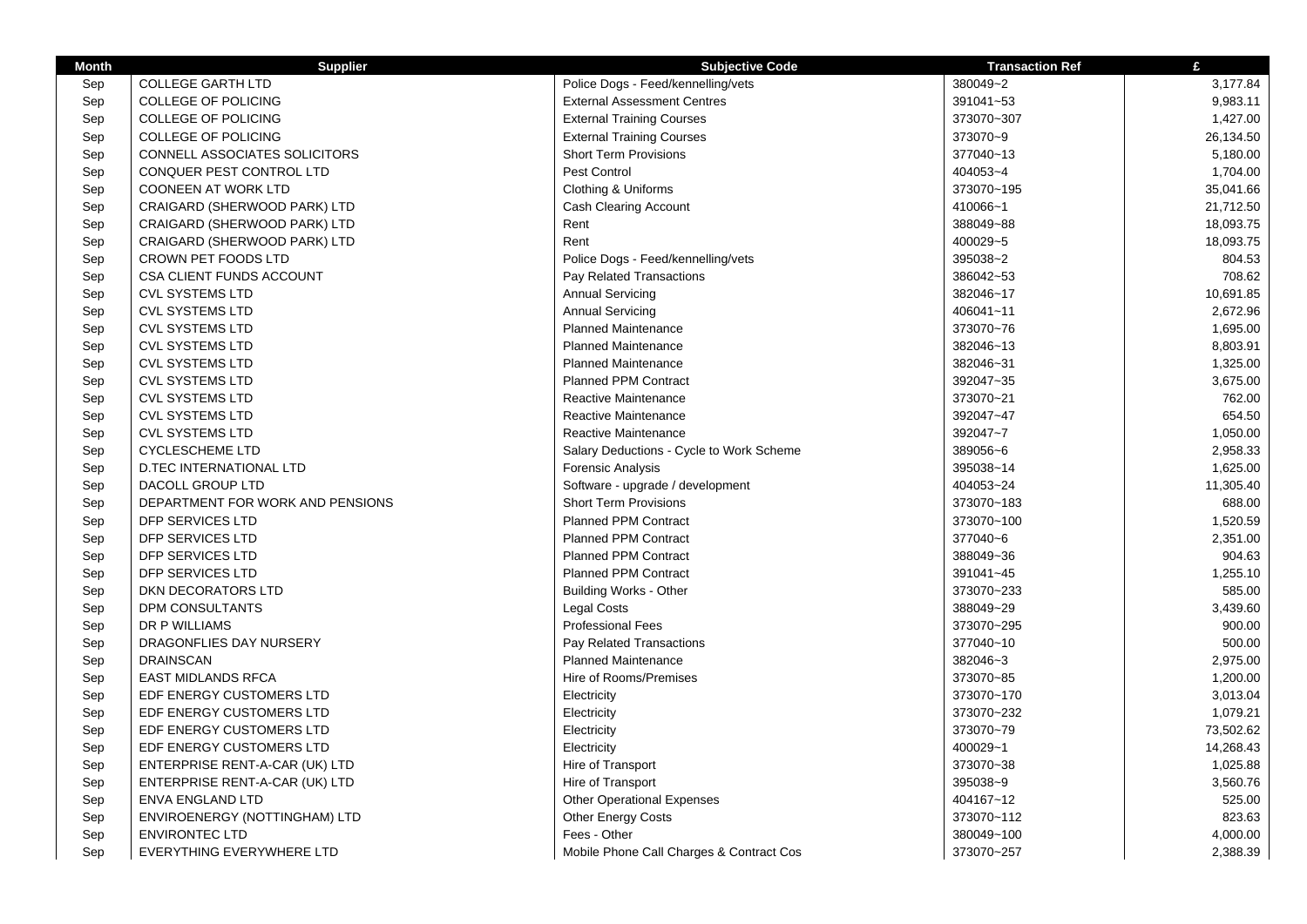| <b>Month</b> | <b>Supplier</b>                           | <b>Subjective Code</b>                   | <b>Transaction Ref</b> | £            |
|--------------|-------------------------------------------|------------------------------------------|------------------------|--------------|
| Sep          | EVERYTHING EVERYWHERE LTD                 | Mobile Phone Call Charges & Contract Cos | 373070~57              | 89,170.00    |
| Sep          | <b>EXPERIAN LTD</b>                       | <b>Cash Clearing Account</b>             | 392050~1               | 7,018.47     |
| Sep          | <b>EXPERIAN LTD</b>                       | <b>Cash Clearing Account</b>             | 400043~1               | 7,018.47     |
| Sep          | <b>EXPERIAN LTD</b>                       | <b>Cash Clearing Account</b>             | 410066~1               | 7,018.47     |
| Sep          | <b>EXPERIAN LTD</b>                       | Searches                                 | 373070~274             | 4,387.18     |
| Sep          | <b>EXPERIAN LTD</b>                       | Searches                                 | 380049~98              | 4,387.18     |
| Sep          | <b>EXPERIAN LTD</b>                       | Subscriptions                            | 373070~162             | 1,337.08     |
| Sep          | <b>EXPERIAN LTD</b>                       | Subscriptions                            | 380049~67              | 1,337.08     |
| Sep          | <b>FONEFUNSHOP LTD</b>                    | <b>Cash Clearing Account</b>             | 382049~1               | 1,454.40     |
| Sep          | <b>FORENSIC VIDEO SERVICES LTD</b>        | <b>Professional Fees</b>                 | 382046~43              | 5,900.00     |
| Sep          | FWP PLUMBERS NOTTINGHAM LTD               | <b>Planned Maintenance</b>               | 386042~13              | 2,953.00     |
| Sep          | <b>GEO HANSON &amp; SONS HUCKNALL LTD</b> | Reactive Maintenance                     | 388049~6               | 506.91       |
| Sep          | <b>GIVE AS YOU EARN</b>                   | <b>Cash Clearing Account</b>             | 395041~1               | 11,901.90    |
| Sep          | <b>GIVE AS YOU EARN</b>                   | <b>Cash Clearing Account</b>             | 400043~1               | 11,901.90    |
| Sep          | <b>GIVE AS YOU EARN</b>                   | <b>Cash Clearing Account</b>             | 410066~1               | 11,901.90    |
| Sep          | <b>GIVE AS YOU EARN</b>                   | Pay Related Transactions                 | 386042~26              | 1,021.50     |
| Sep          | <b>GIVE AS YOU EARN</b>                   | Pay Related Transactions                 | 386042~27              | 9,968.40     |
| Sep          | <b>GIVE AS YOU EARN</b>                   | Pay Related Transactions                 | 386042~28              | 912.00       |
| Sep          | <b>GLIDER DIGITAL LTD</b>                 | Publicity                                | 404167~2               | 1,462.15     |
| Sep          | GMB (MIDLANDS & EAST COAST)               | Pay Related Transactions                 | 410063~24              | 2,535.88     |
| Sep          | <b>GO 2 TELECOM LTD</b>                   | Telephony                                | 373070~290             | 1,464.00     |
| Sep          | GOVERNMENT ACTUARYS DEPARTMENT            | <b>Professional Fees</b>                 | 395038~15              | 6,000.00     |
| Sep          | <b>GREGSONS SOLICITORS</b>                | <b>Short Term Provisions</b>             | 373070~183             | 13,000.00    |
| Sep          | <b>HANDS FREE COMPUTING LTD</b>           | Cash Clearing Account                    | 392050~1               | 1,538.40     |
| Sep          | HANDS FREE COMPUTING LTD                  | Cash Clearing Account                    | 400043~1               | 1,538.40     |
| Sep          | HANDS FREE COMPUTING LTD                  | <b>Cash Clearing Account</b>             | 410066~1               | 1,538.40     |
| Sep          | HANDS FREE COMPUTING LTD                  | <b>Tuition Fees</b>                      | 373070~27              | 960.00       |
| Sep          | HANSON ANIMAL DOCTOR LTD                  | <b>Cash Clearing Account</b>             | 382049~1               | 1,897.24     |
| Sep          | HANSON ANIMAL DOCTOR LTD                  | <b>Cash Clearing Account</b>             | 410066~1               | 2,311.52     |
| Sep          | HANSON ANIMAL DOCTOR LTD                  | Stray Animals (maintenance costs)        | 373070~141             | 3,509.75     |
| Sep          | HEALTH MANAGEMENT LTD                     | Other Employee Costs                     | 377040~9               | 6,375.00     |
| Sep          | <b>HEALTHWORK LTD</b>                     | <b>Other Medical Costs</b>               | 388049~46              | 4,500.00     |
| Sep          | <b>HEATH LAMBERT LTD</b>                  | <b>Engineering Insurance</b>             | 373070~212             | 511.12       |
| Sep          | <b>HIGGS NEWTON KENYON SOLICITORS</b>     | <b>Short Term Provisions</b>             | 391041~48              | 1,825.00     |
| Sep          | HM REVENUE & CUSTOMS                      | Apprentice Levy                          | 386042~41              | 48,115.00    |
| Sep          | HM REVENUE & CUSTOMS                      | Pay Related Transactions                 | 386042~43              | 1,024,358.07 |
| Sep          | HM REVENUE & CUSTOMS                      | Pay Related Transactions                 | 386042~44              | 864,709.29   |
| Sep          | HM REVENUE & CUSTOMS                      | Pay Related Transactions                 | 386042~45              | 25,747.00    |
| Sep          | HM REVENUE & CUSTOMS                      | Pay Related Transactions                 | 386042~46              | 1,115,455.54 |
| Sep          | HOME OFFICE                               | <b>Cash Clearing Account</b>             | 410066~1               | 1,612.33     |
| Sep          | <b>HOME OFFICE</b>                        | Income Accruals - Revenue                | 388049~77              | 2,771,126.45 |
| Sep          | <b>HOME OFFICE</b>                        | Software Licences                        | 388049~30              | 1,397,491.00 |
| Sep          | HPC COMPRESSED AIR SYSTEMS                | <b>Annual Servicing</b>                  | 404167~9               | 1,305.46     |
| Sep          | <b>IMARA</b>                              | Other PA Grants                          | 411157~13              | 8,059.41     |
| Sep          | INFLUENTIAL SOFTWARE SERVICES LTD         | <b>External Training Courses</b>         | 388049~3               | 4,476.50     |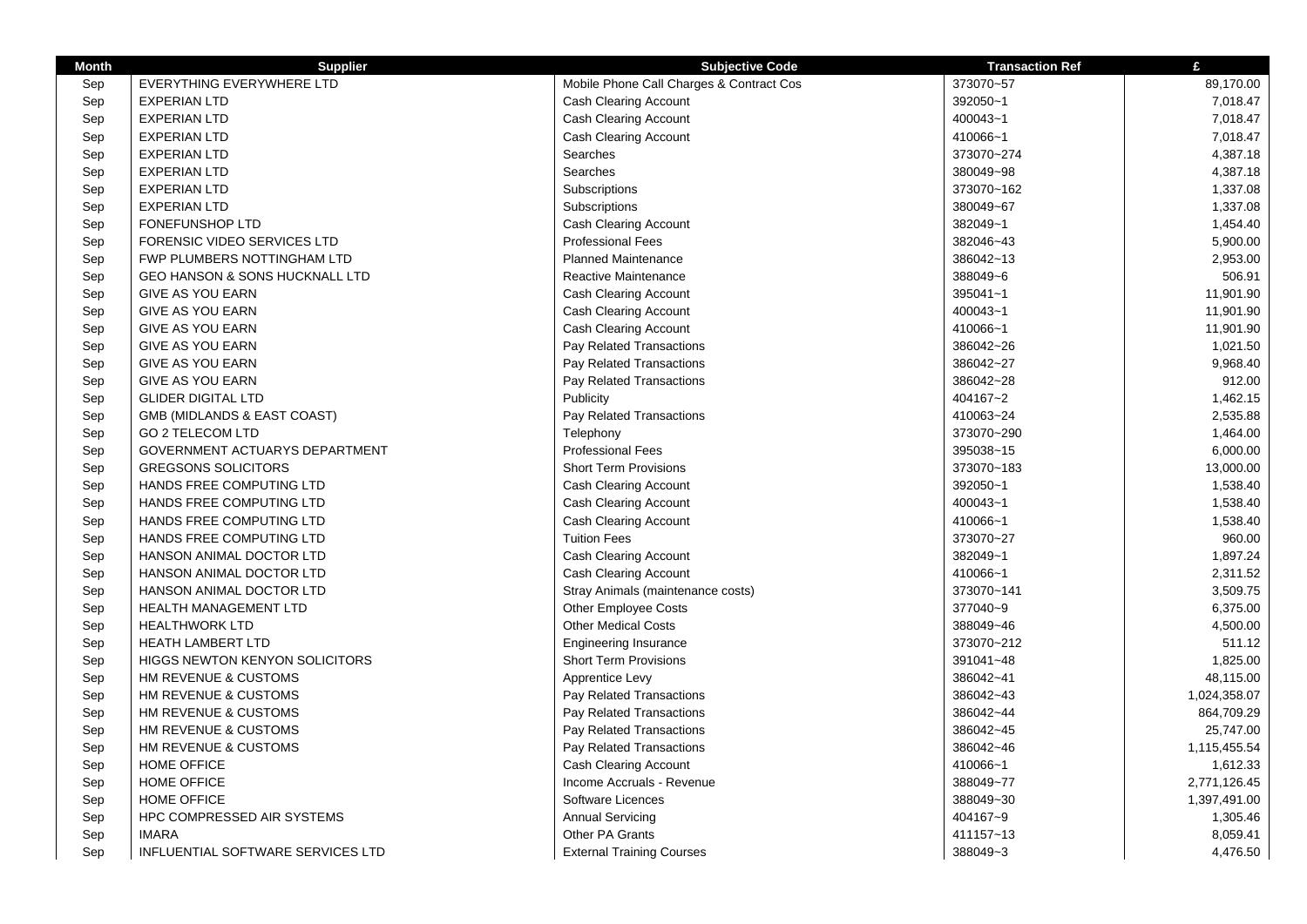| <b>Month</b> | <b>Supplier</b>                    | <b>Subjective Code</b>                 | <b>Transaction Ref</b> | £          |
|--------------|------------------------------------|----------------------------------------|------------------------|------------|
| Sep          | INSIGHT DIRECT (UK) LTD            | Cash Clearing Account                  | 410066~1               | 4,011.60   |
| Sep          | INSIGHT DIRECT (UK) LTD            | Hardware                               | 388049~87              | 1,135.00   |
| Sep          | <b>INTERSPIRO LTD</b>              | <b>Catering Equipment</b>              | 373070~281             | 1,480.41   |
| Sep          | <b>IRON MOUNTAIN (UK) LTD</b>      | Storage                                | 388049~82              | 3,283.43   |
| Sep          | JSE CONTRACT SERVICES LTD          | Grounds Maintenance                    | 373070~283             | 1,715.00   |
| Sep          | <b>JSE CONTRACT SERVICES LTD</b>   | <b>Planned Maintenance</b>             | 400040~9               | 535.90     |
| Sep          | <b>JUNO WOMEN'S AID</b>            | Other PA Grants                        | 388049~89              | 6,278.07   |
| Sep          | <b>JUST LEARNING NURSERIES LTD</b> | Pay Related Transactions               | 377040~10              | 636.00     |
| Sep          | KINGS SECURITY SYSTEMS LTD         | <b>Planned Maintenance</b>             | 373070~40              | 2,200.00   |
| Sep          | KORN FERRY (UK) LTD                | <b>Professional Fees</b>               | 373070~48              | 3,600.00   |
| Sep          | KORN FERRY (UK) LTD                | <b>Professional Fees</b>               | 411157~7               | 9,710.00   |
| Sep          | LANDSCAPE SCIENCE CONSULTANCY LTD  | <b>Cash Clearing Account</b>           | 382049~1               | 589.20     |
| Sep          | LANGLEY MILL CONTRACT FLOORING LTD | <b>Building Works - Other</b>          | 395038~38              | 3,682.00   |
| Sep          | LANGLEY MILL CONTRACT FLOORING LTD | <b>Planned Maintenance</b>             | 392047~10              | 714.00     |
| Sep          | LAURENCE CLARKE LTD                | <b>Witness Expenses</b>                | 373070~246             | 1,000.38   |
| Sep          | LAURENCE CLARKE LTD                | <b>Witness Expenses</b>                | 388049~80              | 541.21     |
| Sep          | LEADERS UNLOCKED LTD               | Specific Grants awarded                | 406041~10              | 21,000.00  |
| Sep          | <b>LINDUM GROUP</b>                | <b>Building Works - Main Contract</b>  | 373070~117             | 139,629.36 |
| Sep          | <b>MACHINE MART LTD</b>            | Reactive Maintenance                   | 388049~7               | 753.50     |
| Sep          | <b>MACOI LTD</b>                   | Cash Clearing Account                  | 406044~1               | 1,987.20   |
| Sep          | <b>MACOI LTD</b>                   | Furniture                              | 373070~205             | 825.05     |
| Sep          | <b>MACOI LTD</b>                   | Furniture                              | 373070~46              | 2,260.44   |
| Sep          | MAKITA (UK) LTD                    | Cash Clearing Account                  | 382049~1               | 805.99     |
| Sep          | MANSFIELD DISTRICT COUNCIL         | Rent                                   | 410063~12              | 4,243.75   |
| Sep          | MICHELIN TYRE PLC                  | <b>External Training Courses</b>       | 410063~8               | 3,026.66   |
| Sep          | MICRO SYSTEMATION LTD              | <b>External Training Courses</b>       | 373070~234             | 3,594.00   |
| Sep          | MITIE GROUP PLC                    | Police Surgeons / Clinicians           | 380049~61              | 86,640.33  |
| Sep          | <b>MIVEN LTD</b>                   | Fees Planned                           | 373070~135             | 88,910.21  |
| Sep          | <b>MIVEN LTD</b>                   | <b>Planned Maintenance</b>             | 373070~258             | 2,932.50   |
| Sep          | <b>MIVEN LTD</b>                   | Service Charge                         | 373070~34              | 3,646.74   |
| Sep          | MULTI PACKAGING SOLUTIONS          | Paper (Photocopiers & Printers)        | 389056~4               | 2,300.00   |
| Sep          | <b>MUTUAL VENTURES LTD</b>         | <b>Consultants Fees</b>                | 392047~4               | 9,005.38   |
| Sep          | NATIONAL CAR PARKS LTD             | Fees Planned                           | 373070~303             | 12,499.80  |
| Sep          | NATIONAL MONITORING                | Covert Alarms, CCTV & Security Systems | 373070~214             | 4,591.00   |
| Sep          | NATIONAL MONITORING                | Covert Alarms, CCTV & Security Systems | 411157~32              | 3,004.28   |
| Sep          | <b>NCC PENSION FUND</b>            | Pay Related Transactions               | 373070~192             | 398,915.16 |
| Sep          | <b>NCC PENSION FUND</b>            | Pay Related Transactions               | 373070~193             | 192,753.72 |
| Sep          | <b>NEIL HUDGELL LTD</b>            | <b>Short Term Provisions</b>           | 410063~31              | 3,422.00   |
| Sep          | <b>NEOLOGY UK LTD</b>              | Hardware                               | 373070~108             | 8,649.70   |
| Sep          | NEOPOST LTD                        | Postage Costs                          | 404053~22              | 778.99     |
| Sep          | NETCALL TELECOM LTD                | Hardware - purchase                    | 377040~4               | 1,475.00   |
| Sep          | NEWARK & SHERWOOD DISTRICT COUNCIL | <b>Cash Clearing Account</b>           | 373073~1               | 4,586.00   |
| Sep          | <b>NIELSEN CHEMICALS</b>           | Vehicle Cleaning                       | 373070~256             | 588.00     |
| Sep          | NO 1 COPPERPOT CREDIT UNION        | Pay Related Transactions               | 386042~34              | 24,204.84  |
| Sep          | NO 1 COPPERPOT CREDIT UNION        | Pay Related Transactions               | 410063~23              | 5,368.14   |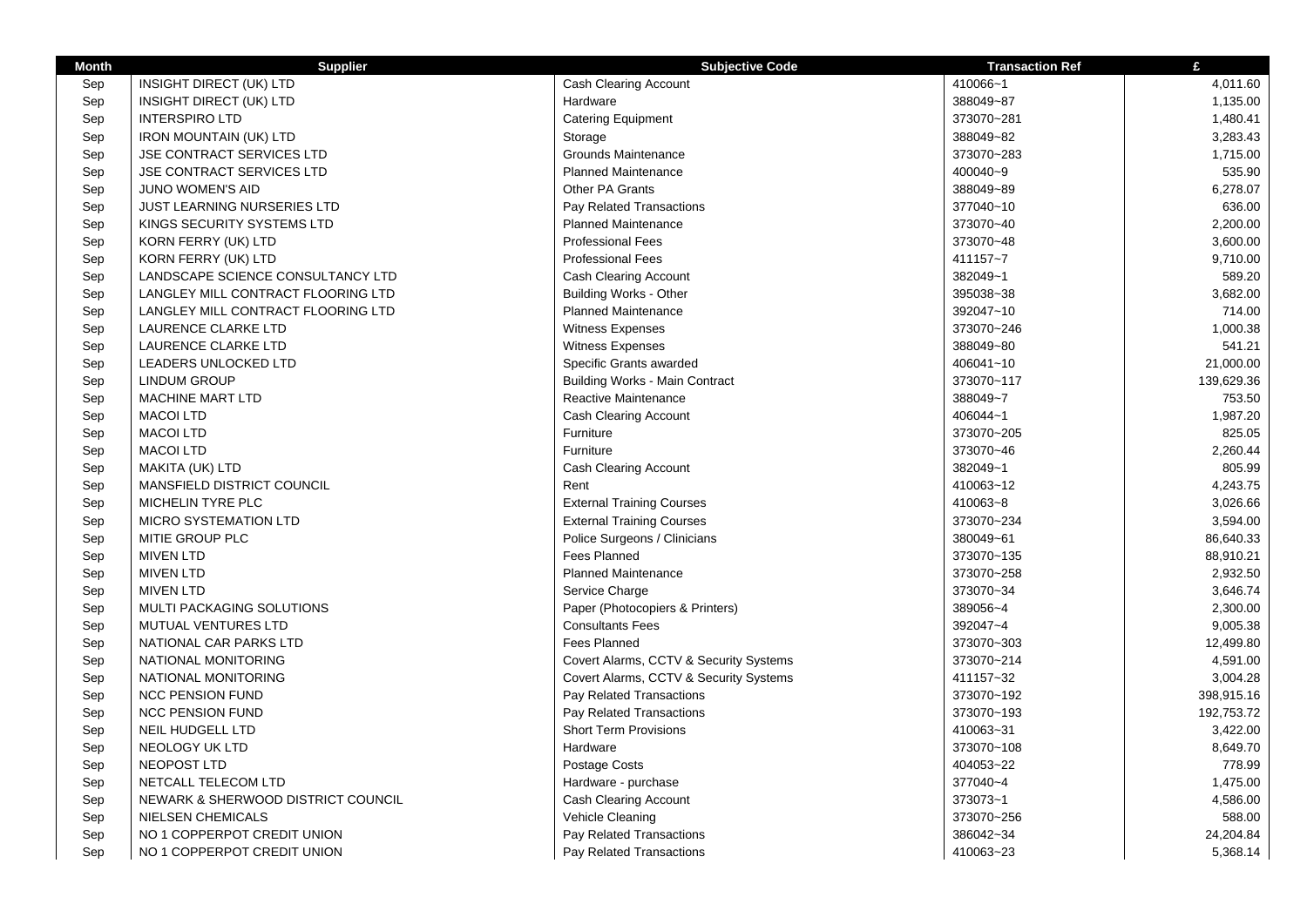| <b>Month</b> | <b>Supplier</b>                              | <b>Subjective Code</b>           | <b>Transaction Ref</b> | £          |
|--------------|----------------------------------------------|----------------------------------|------------------------|------------|
| Sep          | NORTH NOTTS BID LTD                          | Cash Clearing Account            | 382049~1               | 960.00     |
| Sep          | NORTH NOTTS BID LTD                          | Specific Grants awarded          | 373070~132             | 960.00     |
| Sep          | NORTH NOTTS BID LTD                          | Specific Grants awarded          | 406041~10              | 960.00     |
| Sep          | NOTTINGHAM CITY COUNCIL                      | Cash Clearing Account            | 392050~1               | 40,502.00  |
| Sep          | NOTTINGHAM CITY COUNCIL                      | <b>External Training Courses</b> | 404102~1               | 700.00     |
| Sep          | NOTTINGHAM CITY COUNCIL                      | <b>External Training Courses</b> | $406041 - 3$           | 700.00     |
| Sep          | NOTTINGHAM CITY COUNCIL                      | Rent                             | 392047~33              | 1,633.33   |
| Sep          | NOTTINGHAM FOREST COMMUNITY TRUST            | <b>Other PA Grants</b>           | 373070~312             | 20,000.00  |
| Sep          | NOTTINGHAM INDUSTRIAL CLEANERS LTD           | <b>Planned Maintenance</b>       | 373070~37              | 912.99     |
| Sep          | NOTTINGHAMSHIRE COUNTY COUNCIL               | <b>Other PA Grants</b>           | 373070~270             | 484,563.18 |
| Sep          | NOTTINGHAMSHIRE COUNTY COUNCIL               | <b>Other Partnerships</b>        | 395038~13              | 129,689.00 |
| Sep          | NOTTINGHAMSHIRE COUNTY COUNCIL               | <b>Professional Fees</b>         | 386042~15              | 700.00     |
| Sep          | NOTTINGHAMSHIRE COUNTY COUNCIL               | Subscriptions                    | 410063~49              | 12,000.00  |
| Sep          | NOTTS COUNTY CRICKET CLUB                    | Hire of Rooms/Premises           | 410063~45              | 559.86     |
| Sep          | NOTTS POLICE BENEVOLENT FUND                 | Pay Related Transactions         | 386042~28              | 645.96     |
| Sep          | NOTTS POLICE BENEVOLENT FUND                 | Pay Related Transactions         | 386042~31              | 4,070.00   |
| Sep          | NOTTS POLICE FEDERATION FUND                 | Pay Related Transactions         | 386042~30              | 36,171.93  |
| Sep          | NOTTS POLICE FEDERATION FUND                 | Pay Related Transactions         | 388049~61              | 38,830.50  |
| Sep          | NOTTS POLICE FEDERATION FUND                 | Pay Related Transactions         | 410063~20              | 2,026.00   |
| Sep          | NOTTS POLICE SPORTS & SOCIAL CLUB            | Pay Related Transactions         | 386042~29              | 4,018.78   |
| Sep          | NOTTS POLICE SPORTS & SOCIAL CLUB            | Pay Related Transactions         | 410063~19              | 1,048.90   |
| Sep          | OPUS CLAIM SOLUTIONS LTD                     | Vehicle Insurance - Repairs      | 382046~38              | 767.67     |
| Sep          | ORBIS PROTECT LTD                            | <b>Cash Clearing Account</b>     | 382049~1               | 4,458.00   |
| Sep          | ORBIS PROTECT LTD                            | Damage to Property / Boarding Up | 395038~43              | 1,435.71   |
| Sep          | ORBIS PROTECT LTD                            | <b>Decontamination Costs</b>     | 392047~8               | 1,550.00   |
| Sep          | ORCHID CELLMARK LTD                          | <b>DNA Sampling</b>              | 373070~190             | 1,270.50   |
| Sep          | ORMEROD MANAGEMENT SERVICES LTD              | <b>External Training Courses</b> | 400040~23              | 795.00     |
| Sep          | PERFECT CIRCLE JV LTD                        | Fees - Statutory                 | 373070~103             | 9,043.94   |
| Sep          | PERFECT CIRCLE JV LTD                        | Fees - Statutory                 | 395038~23              | 1,969.88   |
| Sep          | PERFECT CIRCLE JV LTD                        | Fees - Statutory                 | 406041~5               | 1,420.00   |
| Sep          | PERFECT CIRCLE JV LTD                        | <b>Planned Maintenance</b>       | 373070~102             | 4,635.60   |
| Sep          | PERFECT CIRCLE JV LTD                        | <b>Planned Maintenance</b>       | 373070~37              | 3,291.47   |
| Sep          | PERSONNEL HYGIENE SERVICES LTD               | <b>Annual Servicing</b>          | 373070~123             | 707.55     |
| Sep          | PERSONNEL HYGIENE SERVICES LTD               | Cash Clearing Account            | 406044~1               | 3,058.74   |
| Sep          | PERSONNEL HYGIENE SERVICES LTD               | <b>Clinical Waste</b>            | 388049~63              | 2,548.95   |
| Sep          | PERSONNEL HYGIENE SERVICES LTD               | <b>Planned PPM Contract</b>      | 373070~11              | 2,796.68   |
| Sep          | PETER ROBERTS                                | <b>External Training Courses</b> | 373070~243             | 749.00     |
| Sep          | PFOA WELFARE SERVICES LTD                    | Counselling                      | 395038~32              | 13,625.00  |
| Sep          | PFOA WELFARE SERVICES LTD                    | Counselling                      | 400040~20              | 11,000.00  |
| Sep          | <b>PICK EVERARD</b>                          | Fees - Other                     | 388049~44              | 4,950.00   |
| Sep          | <b>PICK EVERARD</b>                          | Fees - Other                     | 395038~19              | 3,450.00   |
| Sep          | PITNEY BOWES                                 | Postage Costs                    | 386042~25              | 2,011.00   |
| Sep          | POLICE AND CRIME COMMISSIONER FOR CHESHIRE   | <b>External Training Courses</b> | 373070~19              | 2,750.00   |
| Sep          | POLICE AND CRIME COMMISSIONER FOR CHESHIRE   | <b>Professional Fees</b>         | 373070~77              | 2,000.00   |
| Sep          | POLICE AND CRIME COMMISSIONER FOR DERBYSHIRE | <b>Collaboration service</b>     | 411157~18              | 1,442.88   |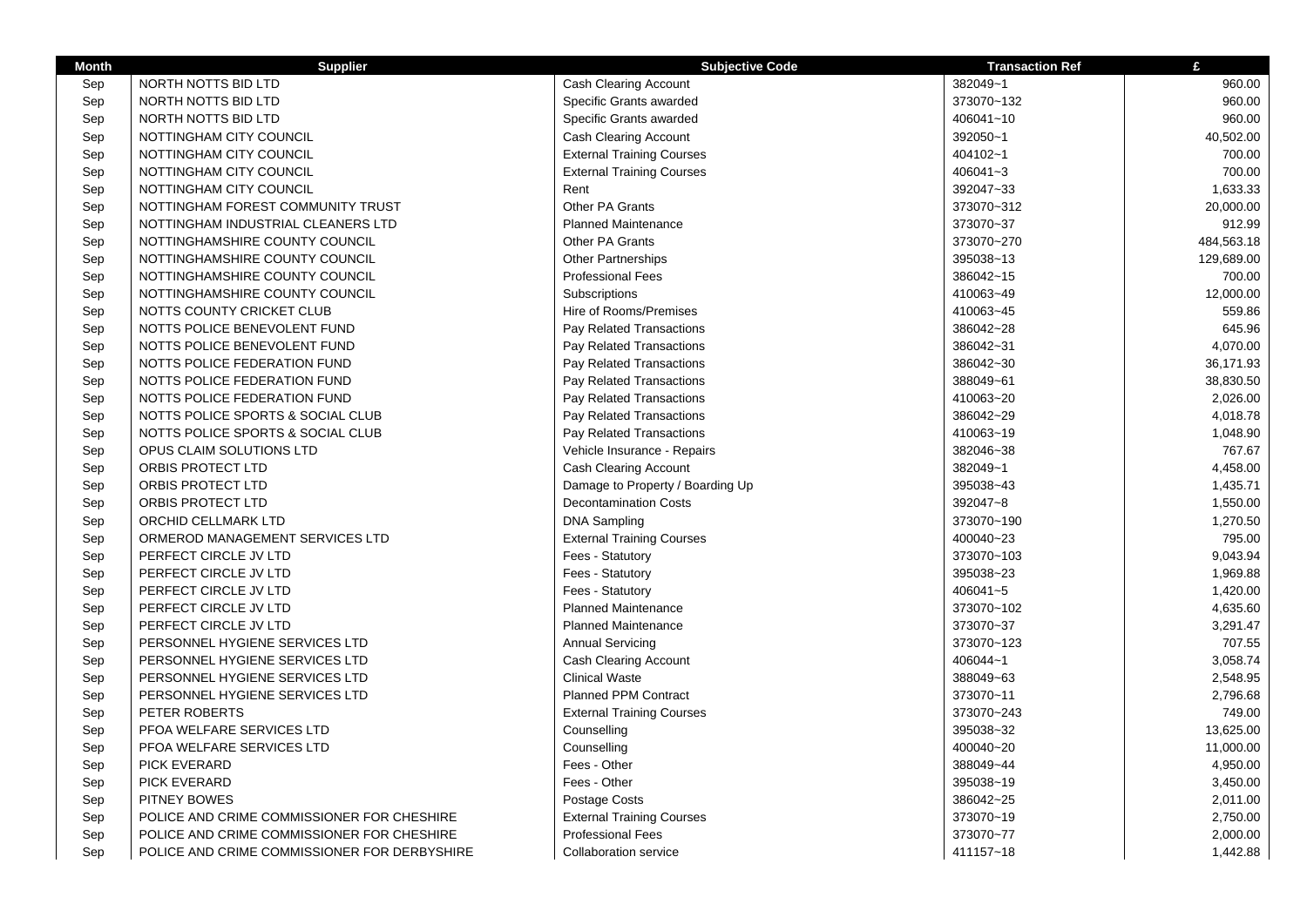| <b>Month</b> | <b>Supplier</b>                                       | <b>Subjective Code</b>                   | <b>Transaction Ref</b> | £            |
|--------------|-------------------------------------------------------|------------------------------------------|------------------------|--------------|
| Sep          | POLICE AND CRIME COMMISSIONER FOR DERBYSHIRE          | <b>Collaboration service</b>             | 411157~42              | 3,980.07     |
| Sep          | POLICE AND CRIME COMMISSIONER FOR DERBYSHIRE          | <b>Collaboration service</b>             | 411157~46              | 1,071.18     |
| Sep          | POLICE AND CRIME COMMISSIONER FOR ESSEX               | Mutual Aid                               | 404053~30              | 7,790.58     |
| Sep          | POLICE AND CRIME COMMISSIONER FOR KENT                | <b>External Training Courses</b>         | 373070~9               | 10,562.08    |
| Sep          | POLICE AND CRIME COMMISSIONER FOR LEICESTERSHIRE      | <b>Cash Clearing Account</b>             | 382049~1               | 1,700.00     |
| Sep          | POLICE AND CRIME COMMISSIONER FOR LEICESTERSHIRE      | <b>Collaboration service</b>             | 411157~33              | 3,827,188.00 |
| Sep          | POLICE AND CRIME COMMISSIONER FOR LEICESTERSHIRE      | <b>Collaboration service</b>             | 411157~34              | 230,320.00   |
| Sep          | POLICE AND CRIME COMMISSIONER FOR LEICESTERSHIRE      | <b>Collaboration service</b>             | 411157~35              | 451,257.00   |
| Sep          | POLICE AND CRIME COMMISSIONER FOR LEICESTERSHIRE      | <b>Collaboration service</b>             | 411157~36              | 819,673.00   |
| Sep          | POLICE AND CRIME COMMISSIONER FOR LEICESTERSHIRE      | <b>Network Services</b>                  | 380049~42              | 10,000.00    |
| Sep          | POLICE AND CRIME COMMISSIONER FOR LEICESTERSHIRE      | <b>Other Partnerships</b>                | 373070~204             | 1,389.61     |
| Sep          | POLICE AND CRIME COMMISSIONER FOR LEICESTERSHIRE      | <b>Professional Fees</b>                 | 373070~59              | 500.00       |
| Sep          | POLICE AND CRIME COMMISSIONER FOR LINCOLNSHIRE        | Hardware - purchase                      | 373070~45              | 41,538.85    |
| Sep          | POLICE AND CRIME COMMISSIONER FOR LINCOLNSHIRE        | <b>Other Partnerships</b>                | 373070~217             | 30,896.00    |
| Sep          | POLICE AND CRIME COMMISSIONER FOR LINCOLNSHIRE        | Web Infrastructure                       | 373070~161             | 272,620.53   |
| Sep          | POLICE AND CRIME COMMISSIONER FOR SOUTH WALES         | <b>External Training Courses</b>         | 411157~37              | 2,344.00     |
| Sep          | POLICE AND CRIME COMMISSIONER FOR WEST YORKSHIRE      | Cash Clearing Account                    | 395041~1               | 10,951.66    |
| Sep          | POLICE AND CRIME COMMISSIONER FOR WEST YORKSHIRE      | <b>Cash Clearing Account</b>             | 400043~1               | 10,951.66    |
| Sep          | POLICE AND CRIME COMMISSIONER FOR WEST YORKSHIRE      | <b>Cash Clearing Account</b>             | 410066~1               | 10,951.66    |
| Sep          | POLICE AND CRIME COMMISSIONER FOR WEST YORKSHIRE      | <b>Other Partnerships</b>                | 373070~89              | 21,455.60    |
| Sep          | POLICE AND CRIME COMMISSIONER FOR WEST YORKSHIRE      | <b>Other Partnerships</b>                | 382046~10              | 10,951.66    |
| Sep          | POLICE AND CRIME COMMISSIONER FOR WEST YORKSHIRE      | <b>Other Partnerships</b>                | 391041~21              | 10,562.28    |
| Sep          | POLICE CRIME PREVENTION INITIATIVES LTD               | Covert Alarms, CCTV & Security Systems   | 382046~28              | 649.50       |
| Sep          | POLICE MUTUAL ASSURANCE SOCIETY                       | Pay Related Transactions                 | 386042~32              | 59,360.72    |
| Sep          | POLICE MUTUAL ASSURANCE SOCIETY                       | Pay Related Transactions                 | 410063~21              | 5,003.13     |
| Sep          | POLICE SUPERINTENDENTS ASSOCIATION OF ENGLAND & WALES | Insurance NPCC / Supers Legal Protection | 395038~34              | 11,362.00    |
| Sep          | POST OFFICE LTD                                       | Road Fund Licences                       | 404167~1               | 1,235.00     |
| Sep          | POWELL & BARNS GROUP LTD                              | Publicity                                | 386042~60              | 600.00       |
| Sep          | POWELL & BARNS GROUP LTD                              | Publicity                                | 386042~62              | 600.00       |
| Sep          | PRAECEDO BUSINESS SOLUTIONS LTD                       | <b>Consultants Fees</b>                  | 373070~136             | 14,595.00    |
| Sep          | PREMIER PETS HOTEL                                    | Police Dogs - Feed/kennelling/vets       | 380049~2               | 1,097.55     |
| Sep          | PRUDENTIAL                                            | Cash Clearing Account                    | 382049~1               | 1,471.50     |
| Sep          | PRUDENTIAL                                            | Pay Related Transactions                 | 410063~26              | 5,113.96     |
| Sep          | <b>QUAL SAFE LTD</b>                                  | <b>Training Materials</b>                | 373070~216             | 640.00       |
| Sep          | <b>RAW2K LTD</b>                                      | <b>Vehicle Recovery Costs</b>            | 406041~13              | 2,965.00     |
| Sep          | REDTHREAD YOUTH LTD                                   | Other PA Grants                          | 373070~247             | 20,000.00    |
| Sep          | REDTHREAD YOUTH LTD                                   | Other PA Grants                          | 373070~312             | 20,000.00    |
| Sep          | REED SPECIALIST RECRUITMENT LTD                       | Agency / Temp Staff                      | 388049~60              | 2,095.00     |
| Sep          | REED SPECIALIST RECRUITMENT LTD                       | Agency / Temp Staff                      | 391041~44              | 3,352.00     |
| Sep          | REED SPECIALIST RECRUITMENT LTD                       | Agency / Temp Staff                      | 411157~23              | 2,095.00     |
| Sep          | <b>REGTON LTD</b>                                     | <b>Specialist Equipment</b>              | 388049~85              | 3,175.42     |
| Sep          | <b>REGTON LTD</b>                                     | <b>Specialist Equipment</b>              | 391041~70              | 3,175.25     |
| Sep          | RELIANCE HIGH TECH LTD                                | <b>Annual Servicing</b>                  | 406041~11              | 2,093.69     |
| Sep          | RH FOOD SOLUTIONS LTD                                 | Professional Fees                        | 411157~52              | 760.00       |
| Sep          | RICHFORD MOTOR SERVICES LTD                           | <b>Other Operational Expenses</b>        | 388049~49              | 500.00       |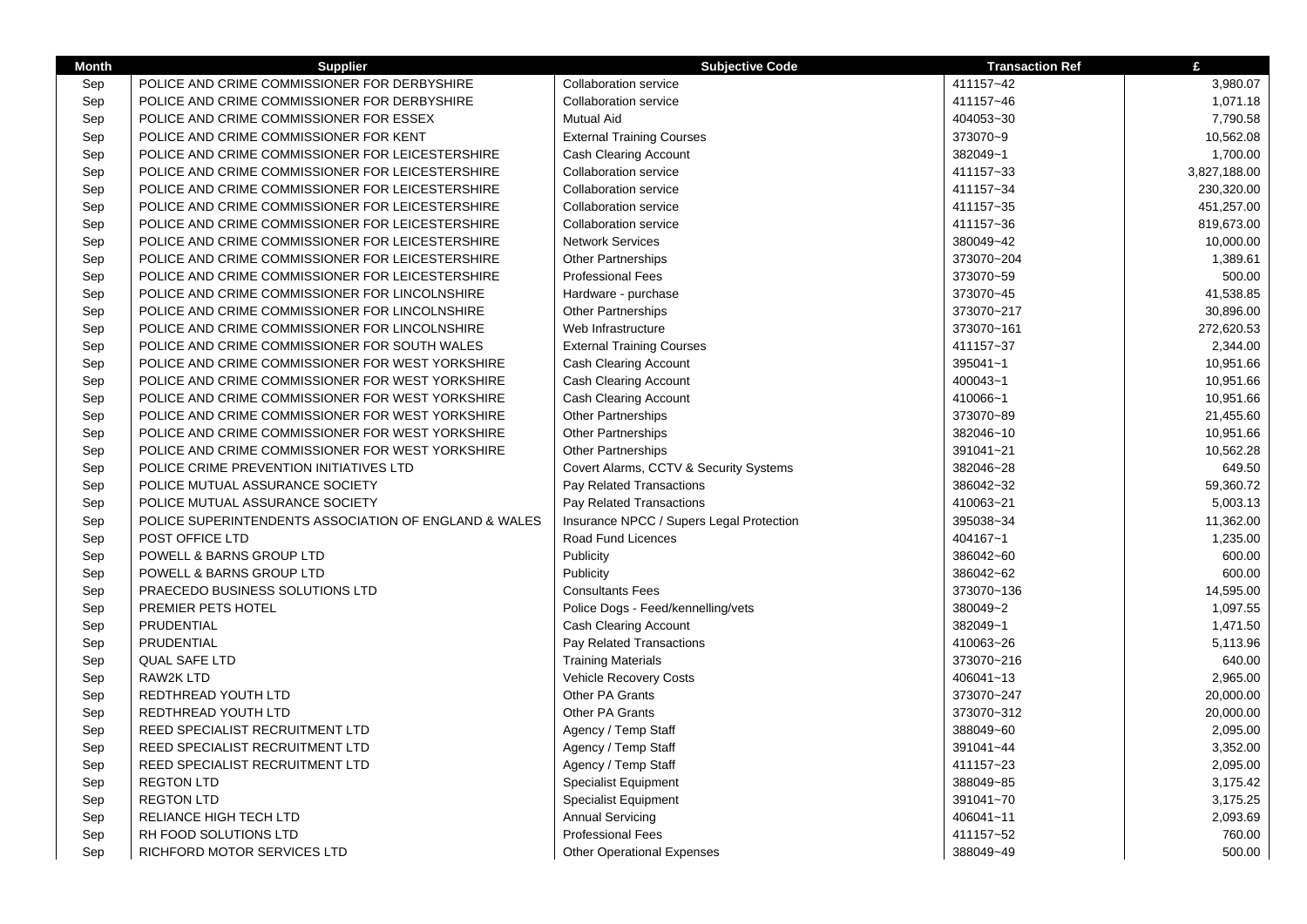| <b>Month</b> | <b>Supplier</b>                                 | <b>Subjective Code</b>                   | <b>Transaction Ref</b> | £          |
|--------------|-------------------------------------------------|------------------------------------------|------------------------|------------|
| Sep          | <b>RICHFORD MOTOR SERVICES LTD</b>              | Vehicle Recovery Costs                   | 380049~69              | 146,482.50 |
| Sep          | RICHFORD MOTOR SERVICES LTD                     | Vehicle Recovery Costs                   | 411157~20              | 249,016.00 |
| Sep          | RICOH UK LTD                                    | Photocopier Machines - Running Costs     | 411157~14              | 17,942.20  |
| Sep          | <b>ROBERT NEWHAM</b>                            | <b>Other Operational Expenses</b>        | 386042~65              | 2,250.00   |
| Sep          | ROYAL MAIL GROUP PLC                            | <b>Cash Clearing Account</b>             | 382049~1               | 3,128.74   |
| Sep          | ROYAL MAIL GROUP PLC                            | Postage Costs                            | 373070~105             | 4,939.74   |
| Sep          | ROYAL MAIL GROUP PLC                            | Postage Costs                            | 382046~11              | 2,631.37   |
| Sep          | ROYAL MAIL GROUP PLC                            | Postage Costs                            | 389056~1               | 2,598.76   |
| Sep          | ROYAL MAIL GROUP PLC                            | Postage Costs                            | 391041~43              | 787.00     |
| Sep          | ROYAL MAIL GROUP PLC                            | Postage Costs                            | 404167~11              | 2,511.36   |
| Sep          | RUSHCLIFFE BOROUGH COUNCIL                      | <b>Business rates</b>                    | 373070~211             | 2,574.25   |
| Sep          | RUSHCLIFFE BOROUGH COUNCIL                      | <b>Business rates</b>                    | 380049~81              | 2,574.25   |
| Sep          | SAADIAN TECHNOLOGIES UK LTD                     | Software Licences                        | 373070~86              | 99,968.00  |
| Sep          | SAFARILAND UK LTD                               | Clothing & Uniforms                      | 373070~195             | 6,755.00   |
| Sep          | SAFARILAND UK LTD                               | Clothing & Uniforms                      | 411157~27              | 2,110.00   |
| Sep          | <b>SECOND ELEMENT LTD</b>                       | <b>Annual Servicing</b>                  | 373070~121             | 4,009.00   |
| Sep          | <b>SECOND ELEMENT LTD</b>                       | <b>Cash Clearing Account</b>             | 382049~1               | 1,881.60   |
| Sep          | <b>SEPURA LTD</b>                               | Radio / Airwave - Equipment              | 373070~94              | 2,340.00   |
| Sep          | <b>SERENDIPITYS NURSERY</b>                     | Pay Related Transactions                 | 377040~10              | 814.17     |
| Sep          | SHARPLINE DECORATORS LTD                        | <b>Planned Maintenance</b>               | 373070~37              | 864.00     |
| Sep          | <b>SHRED STATION LTD</b>                        | <b>Cash Clearing Account</b>             | 382049~1               | 1,118.40   |
| Sep          | <b>SHRED STATION LTD</b>                        | <b>Confidential Waste</b>                | 373070~127             | 850.00     |
| Sep          | SIGNIFICAN'T (UK) LTD                           | <b>Other Operational Expenses</b>        | 404053~11              | 10,000.00  |
| Sep          | SLATER ELECTRICAL SERVICES LTD                  | <b>Building Works - Other</b>            | 373070~52              | 8,292.68   |
| Sep          | SLATER ELECTRICAL SERVICES LTD                  | <b>Cash Clearing Account</b>             | 410066~1               | 10,095.94  |
| Sep          | SLATER ELECTRICAL SERVICES LTD                  | Reactive Maintenance                     | 373070~14              | 1,511.36   |
| Sep          | SLATER ELECTRICAL SERVICES LTD                  | Reactive Maintenance                     | 380049~1               | 732.76     |
| Sep          | SMARTDESK SYSTEMS LTD T/A TGS SERVICES (UK) LTD | <b>Systems Development</b>               | 388049~33              | 650.00     |
| Sep          | SOFTCAT PLC                                     | Software - upgrade / development         | 386042~58              | 52,992.00  |
| Sep          | SOLO SERVICE GROUP LTD                          | <b>Contract Cleaning</b>                 | 400040~15              | 91,814.68  |
| Sep          | SONIC COMMUNICATIONS (INTERNATIONAL) LTD        | <b>Specialist Equipment</b>              | 373070~272             | 1,041.50   |
| Sep          | SONIC COMMUNICATIONS (INTERNATIONAL) LTD        | <b>Specialist Equipment</b>              | 373070~292             | 1,150.00   |
| Sep          | SPACEWISE                                       | <b>Cash Clearing Account</b>             | 395041~1               | 2,854.80   |
| Sep          | SPACEWISE                                       | Cash Clearing Account                    | 400043~1               | 2,854.80   |
| Sep          | SPACEWISE                                       | <b>Cash Clearing Account</b>             | 410066~1               | 2,854.80   |
| Sep          | SPACEWISE                                       | <b>Cleaning &amp; Domestic Supplies</b>  | 382046~33              | 1,209.00   |
| Sep          | <b>SPACEWISE</b>                                | Maintenance / Consumables Specialist Ope | 382046~25              | 1,170.00   |
| Sep          | <b>SPACEWISE</b>                                | <b>Professional Fees</b>                 | 388049~51              | 1,209.00   |
| Sep          | SPECIALIST COMPUTER CENTRES PLC                 | Cash Clearing Account                    | 395041~1               | 3,137.33   |
| Sep          | SPECIALIST COMPUTER CENTRES PLC                 | <b>Cash Clearing Account</b>             | 400043~1               | 3,137.33   |
| Sep          | SPECIALIST COMPUTER CENTRES PLC                 | <b>Cash Clearing Account</b>             | 410066~1               | 3,137.33   |
| Sep          | SPECIALIST COMPUTER CENTRES PLC                 | Hardware                                 | 380049~101             | 1,590.03   |
| Sep          | SPECIALIST COMPUTER CENTRES PLC                 | Hardware                                 | 380049~27              | 10,494.00  |
| Sep          | SPECIALIST COMPUTER CENTRES PLC                 | Hardware                                 | 392047~49              | 26,544.26  |
| Sep          | SPECIALIST COMPUTER CENTRES PLC                 | Hardware - purchase                      | 373070~45              | 552.00     |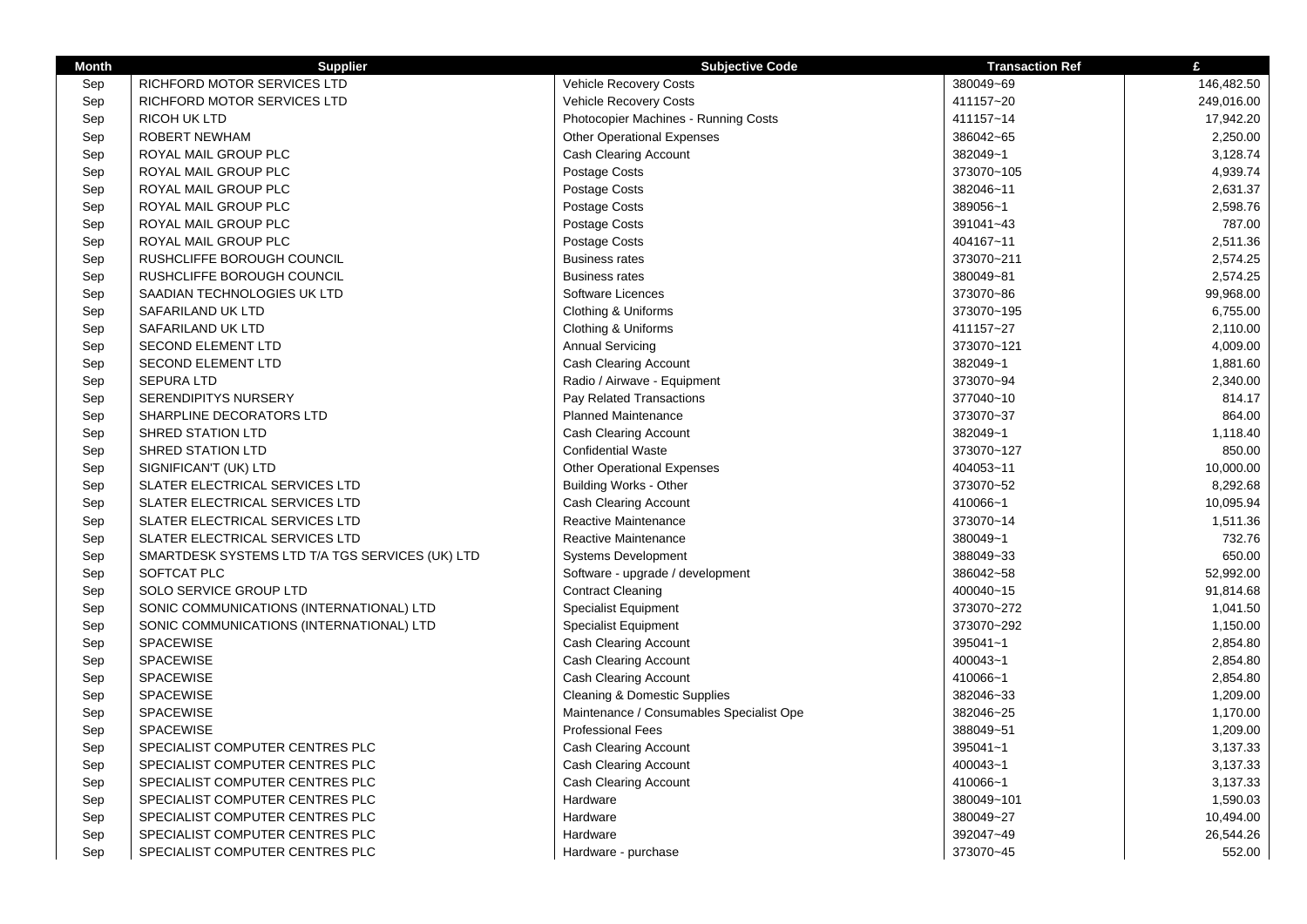| <b>Month</b> | <b>Supplier</b>                                  | <b>Subjective Code</b>                   | <b>Transaction Ref</b> | £          |
|--------------|--------------------------------------------------|------------------------------------------|------------------------|------------|
| Sep          | SPECIALIST COMPUTER CENTRES PLC                  | Hardware - purchase                      | 380049~17              | 4,133.44   |
| Sep          | SPOCE PROJECT MANAGEMENT LTD                     | Cash Clearing Account                    | 382049~1               | 958.80     |
| Sep          | STARTRAQ (UK) LTD                                | Licence Fees                             | 392047~22              | 7,048.00   |
| Sep          | STEVEN EVISON T/A REGENCY CLEANERS               | <b>Contract Cleaning</b>                 | 388049~79              | 740.00     |
| Sep          | <b>STRYKER UK LTD</b>                            | Stationery & Office Consumables          | 386042~11              | 554.00     |
| Sep          | SUNTOP BOARDING KENNELS                          | Stray Animals (maintenance costs)        | 388049~47              | 14,454.00  |
| Sep          | <b>TAILORED IMAGE LTD</b>                        | Clothing & Uniforms                      | 373070~195             | 642.00     |
| Sep          | <b>TAILORED IMAGE LTD</b>                        | Clothing & Uniforms                      | 388049~71              | 1,707.52   |
| Sep          | <b>TELEPHONE TECHNOLOGY LTD</b>                  | Mobile Phone Call Charges & Contract Cos | 373070~57              | 1,586.40   |
| Sep          | THE APPROPRIATE ADULT SERVICE LTD                | Interpreters Fees & Translators Fees     | 380049~77              | 3,633.67   |
| Sep          | THE DYSLEXIA ASSOCIATION                         | <b>Tuition Fees</b>                      | 406041~6               | 2,850.00   |
| Sep          | THE KNOWLEDGE ACADEMY LTD                        | Cash Clearing Account                    | 389031~1               | 1,668.00   |
| Sep          | THE POLICE AND CRIME COMMISSIONER FOR HUMBERSIDE | <b>Cash Clearing Account</b>             | 382049~1               | 592.00     |
| Sep          | THEBIGWORD INTERPRETING SERVICES LTD             | Interpreters Fees & Translators Fees     | 373070~180             | 2,018.72   |
| Sep          | <b>TRADE UK</b>                                  | <b>Specialist Equipment</b>              | 411157~30              | 1,349.97   |
| Sep          | <b>TRAINLINE.COM LTD</b>                         | <b>Train Fares</b>                       | 373070~275             | 4,887.10   |
| Sep          | <b>TRISOFT LTD</b>                               | Other IT Costs                           | 386042~16              | 929.41     |
| Sep          | TRUVELO (UK) LTD                                 | <b>Other Operational Expenses</b>        | 373070~255             | 2,956.80   |
| Sep          | <b>UNISON</b>                                    | Pay Related Transactions                 | 410063~25              | 6,333.32   |
| Sep          | UNIVERSITY HOSPITALS OF LEICESTER NHST           | Cash Clearing Account                    | 382049~1               | 575.52     |
| Sep          | UNIVERSITY HOSPITALS OF LEICESTER NHST           | <b>Other Partnerships</b>                | 391041~71              | 1,148.94   |
| Sep          | UNIVERSITY OF LEICESTER                          | <b>Cash Clearing Account</b>             | 382049~1               | 9,915.00   |
| Sep          | UNIVERSITY OF LEICESTER                          | Pathologists Fees                        | 377040~14              | 516.00     |
| Sep          | UNIVERSITY OF LEICESTER                          | Pathologists Fees                        | 391041~58              | 2,937.50   |
| Sep          | UNIVERSITY OF LEICESTER                          | Pathologists Fees                        | 391041~59              | 2,651.00   |
| Sep          | UNIVERSITY OF LEICESTER                          | Pathologists Fees                        | 391041~67              | 2,651.00   |
| Sep          | UNIVERSITY OF LEICESTER                          | Pathologists Fees                        | 391041~68              | 5,302.00   |
| Sep          | UNIVERSITY OF LEICESTER                          | Pathologists Fees                        | 391041~69              | 2,651.00   |
| Sep          | <b>UNSEEN UK</b>                                 | Specific Grants awarded                  | 373070~111             | 8,100.00   |
| Sep          | <b>VENSON NOTTS LTD</b>                          | <b>Cash Clearing Account</b>             | 382049~1               | 62,123.19  |
| Sep          | <b>VENSON NOTTS LTD</b>                          | Upkeep of Transport & Plant              | 373070~188             | 55,740.01  |
| Sep          | <b>VENSON NOTTS LTD</b>                          | Vehicle Maintenance                      | 373070~24              | 55,740.01  |
| Sep          | <b>VENSON NOTTS LTD</b>                          | Venson DSAF                              | 373070~185             | 105,336.80 |
| Sep          | <b>VENSON NOTTS LTD</b>                          | Venson PPM                               | 373070~187             | 116,388.80 |
| Sep          | VEOLIA ENVIRONMENTAL SERVICES (UK) LTD           | <b>Cash Clearing Account</b>             | 406044~1               | 4,372.94   |
| Sep          | VEOLIA ENVIRONMENTAL SERVICES (UK) LTD           | <b>Waste Disposal</b>                    | 373070~81              | 1,747.00   |
| Sep          | VEOLIA ENVIRONMENTAL SERVICES (UK) LTD           | <b>Waste Disposal</b>                    | 386042~2               | 4,999.59   |
| Sep          | VEOLIA ENVIRONMENTAL SERVICES (UK) LTD           | <b>Waste Disposal</b>                    | 392029~1               | 3,334.12   |
| Sep          | <b>VERITAS MANAGEMENT</b>                        | Publicity                                | 404167~21              | 2,405.00   |
| Sep          | <b>VIKING ARMS LTD</b>                           | Firearms & Supplies                      | 388049~69              | 505.20     |
| Sep          | <b>VIRGIN MEDIA BUSINESS LTD</b>                 | <b>Network Services</b>                  | 373070~106             | 86,359.54  |
| Sep          | <b>VIRGIN MEDIA BUSINESS LTD</b>                 | <b>Network Services</b>                  | 389056~2               | 7,136.75   |
| Sep          | <b>VIRGIN MEDIA BUSINESS LTD</b>                 | Telephony                                | 373070~124             | 592.10     |
| Sep          | <b>VODAFONE</b>                                  | Cash Clearing Account                    | 382049~1               | 4,469.04   |
| Sep          | <b>VODAFONE</b>                                  | Hardware                                 | 400040~31              | 2,242.00   |